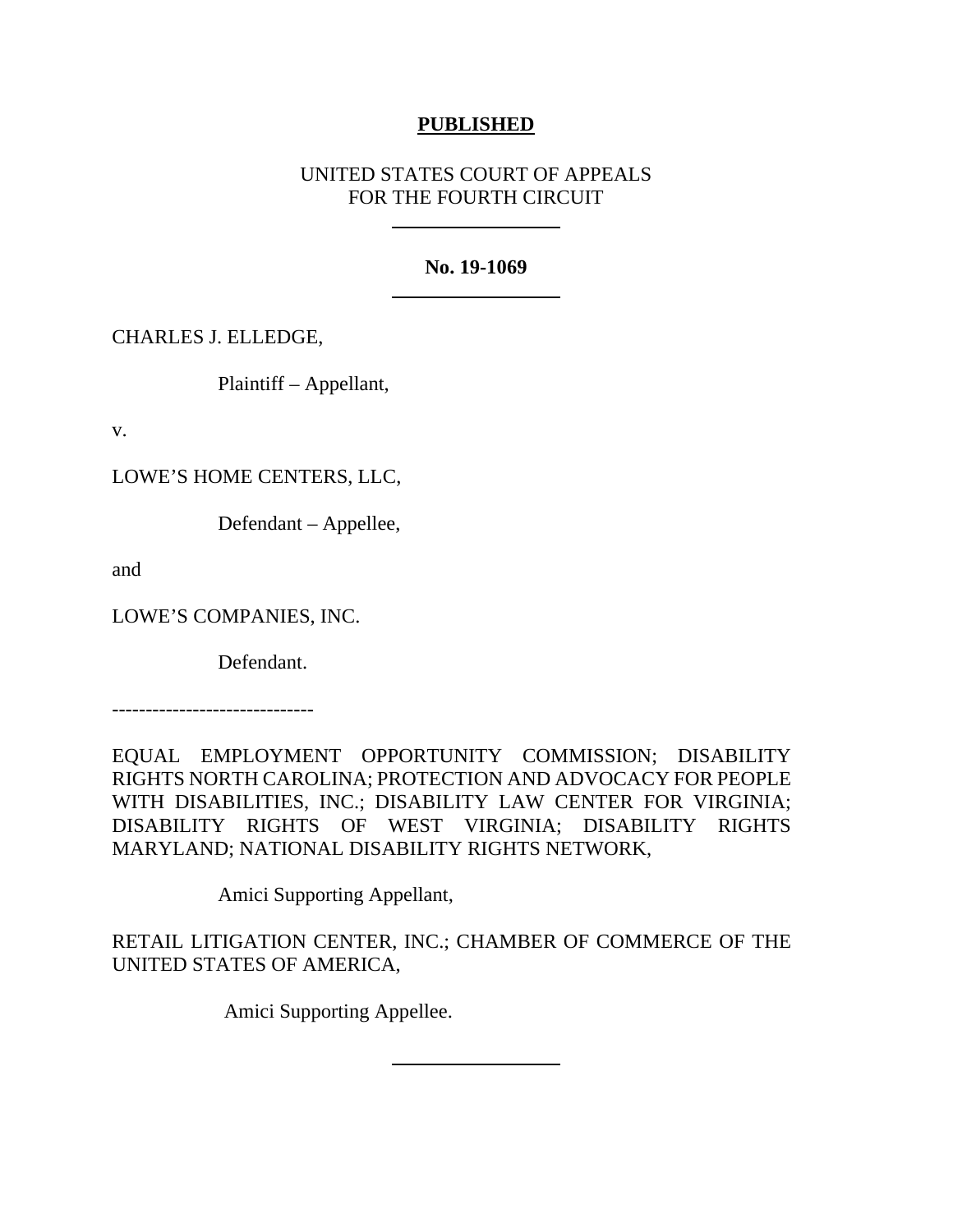Appeal from the United States District Court for the Western District of North Carolina, at Statesville. Robert J. Conrad, Jr., District Judge. (5:16-cv-00227-RJC-DCK)

Submitted: September 11, 2020 Decided: November 18, 2020

Before GREGORY, Chief Judge, and WILKINSON and NIEMEYER, Circuit Judges.

Affirmed by published opinion. Judge Wilkinson wrote the opinion, in which Chief Judge Gregory and Judge Niemeyer joined.

Robert M. Elliot, Winston-Salem, North Carolina, R. Michael Elliot, ELLIOT MORGAN PARSONAGE, Charlotte, North Carolina, for Appellant. James M. Powell, Greensboro, North Carolina, Theresa M. Sprain, WOMBLE BOND DICKINSON (US) LLP, Raleigh, North Carolina, for Appellee. Deborah R. White, RETAIL LITIGATION CENTER, INC., Arlington, Virginia; Matthew A. Fitzgerald, Richmond, Virginia, Amy Morrissey Turk, MCGUIREWOODS LLP, Norfolk, Virginia; Daryl Joseffer, Jonathan Urick, U.S. CHAMBER LITIGATION CENTER, Washington, D.C., for Amici Curiae.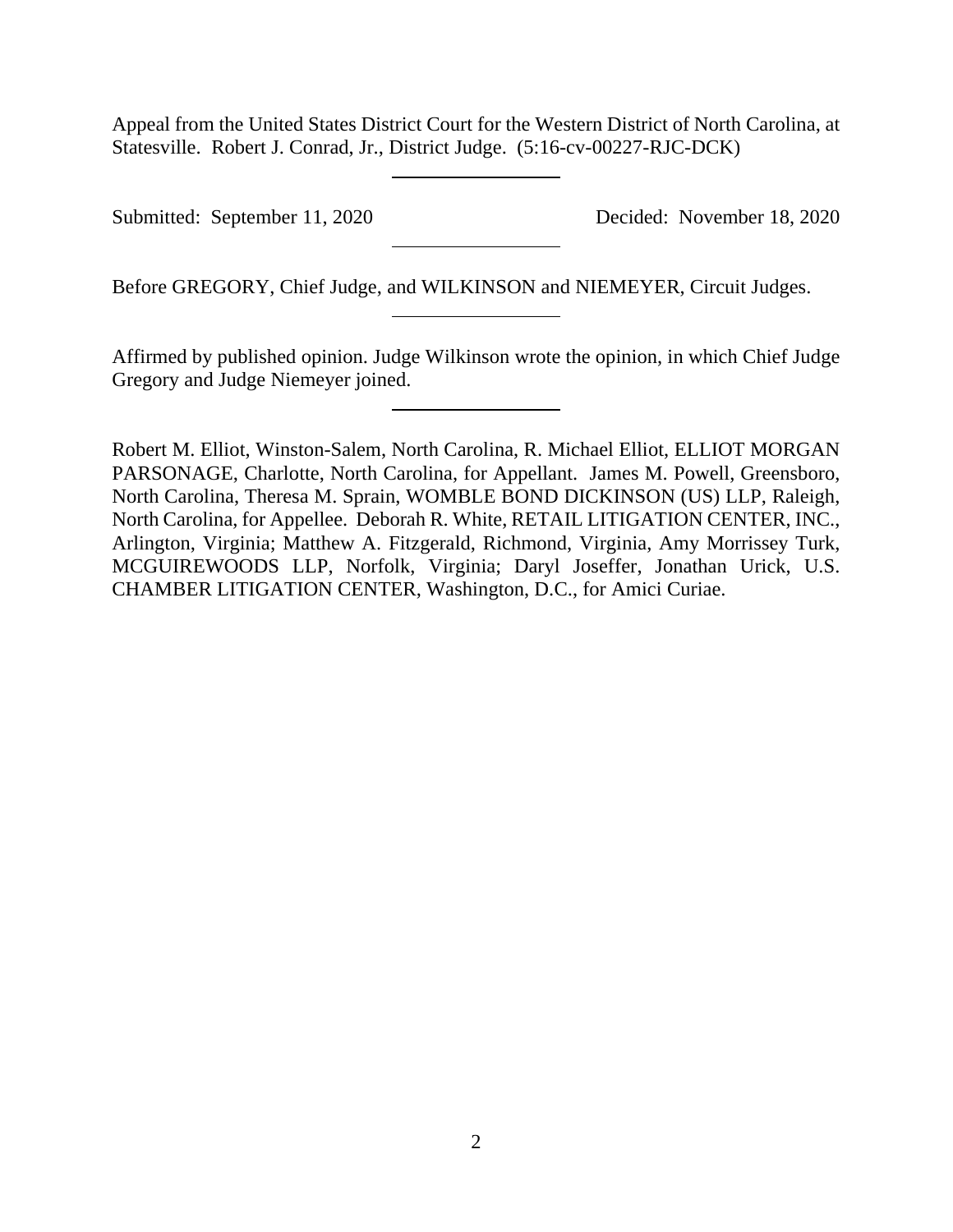WILKINSON, Circuit Judge:

In the aftermath of knee surgery, Chuck Elledge parted ways with his long-term employer Lowe's Home Center. The separation was not amicable. Soon thereafter, Elledge sued Lowe's for violation of the Americans with Disabilities Act (ADA), claiming that Lowe's had forced him out of his director-level job even though, with reasonable accommodations, he could still perform its essential functions. He also claimed that Lowe's violated the ADA when it refused to reassign him to another director-level position. Finally, Elledge alleged discrimination under the Age Discrimination in Employment Act (ADEA). The district court granted summary judgment to Lowe's on Elledge's claims. For the following reasons, we affirm.

#### I.

Chuck Elledge worked for Lowe's for over two decades. In 1993, Elledge accepted employment as a health care analyst at Lowe's Home Center. He earned multiple promotions over the years, ultimately attaining the position of Market Director of Stores (MDS). In this position, Elledge oversaw a dozen stores. He ensured that his stores complied with corporate quality standards and, of course, that they continued to turn a healthy profit. Elledge served as an MDS for almost a decade, and the stores under his supervision performed well.

Elledge also had problems with his right knee. In December 2014, he underwent the most serious of four surgeries on his knee. When he returned from leave, once effortless aspects of his job had become trials in "working through the pain." J.A. 1993. Walking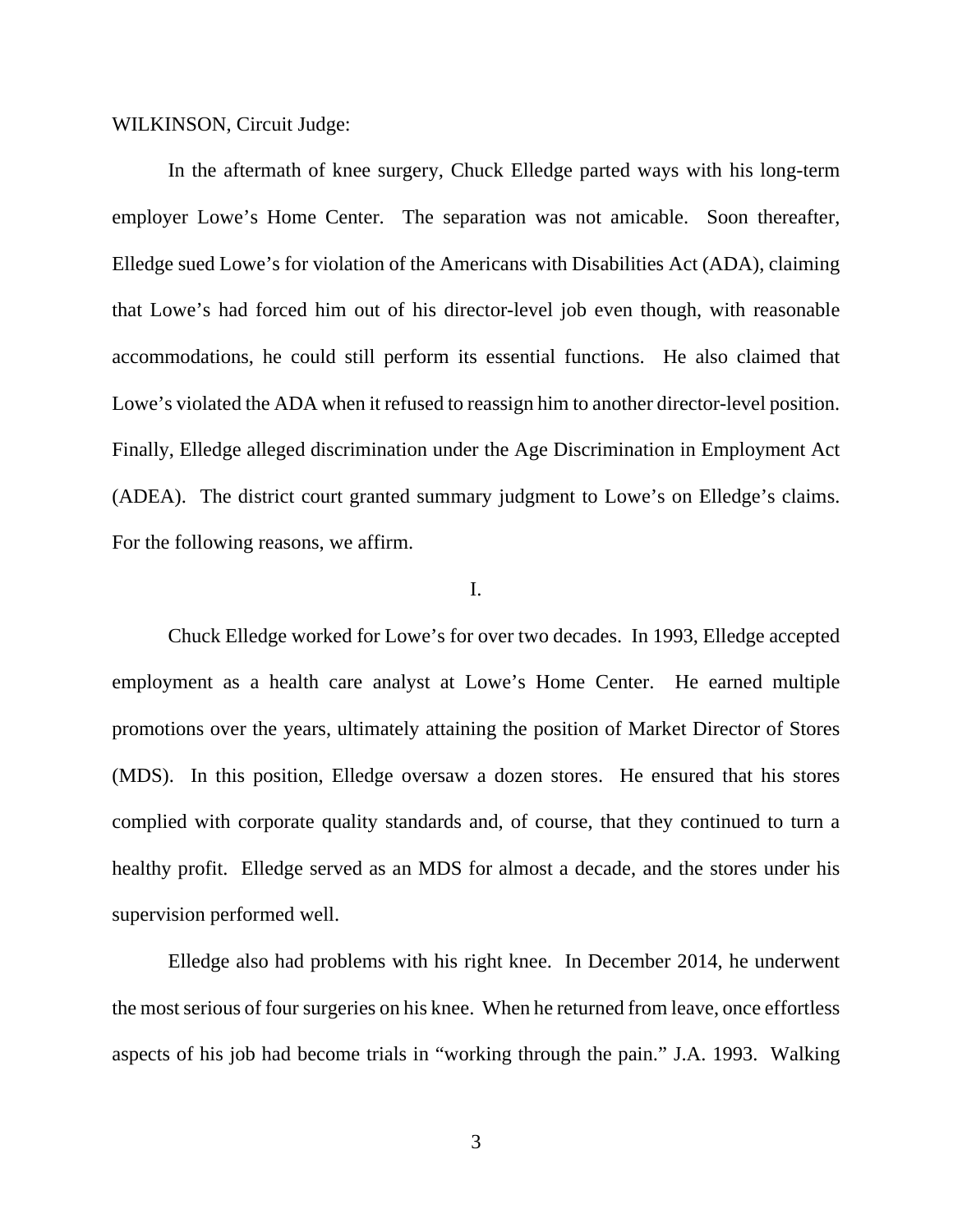the floors of the stores he supervised had become trying at times, and driving from store to store could be taxing.

Given the demands of his station, these changes in Elledge's condition were significant. For Elledge and for Lowe's, the store visits were essential to maintaining high levels of compliance and performance. To keep pace with the needs of his stores, Elledge had typically conducted two separate store visits each day and worked between fifty and sixty hours each week, with the considerable walking and driving that entailed.

Upon his return to work, Elledge's doctor ordered him to restrict his walking to no more than four hours each day and his workday to no more than eight. Lowe's, in consultation with Elledge, agreed that, for a time, he could and should abide by his doctor's orders while he continued to work. Lowe's also offered Elledge the use of a motorized scooter to ease the strain on his knee during store visits. Elledge declined the use of the motorized scooter and, although he did comply with his light-work schedule most of the time, he did not always find himself able to follow his doctor's orders. Elledge arranged for his lower-ranking colleagues, who had previously only accompanied Elledge on his store visits, to drive him to and from the stores under his supervision, so that Elledge would have an opportunity to stretch out his knee in the back seat.

Shortly after renewing these accommodations, Lowe's learned that Elledge would be issued a permanent disabled parking permit. Contacting Elledge's doctor, Lowe's inquired whether Elledge's restrictions would be permanent. The doctor replied in the affirmative: "I rec these be permanent restrictions." J.A. 1929.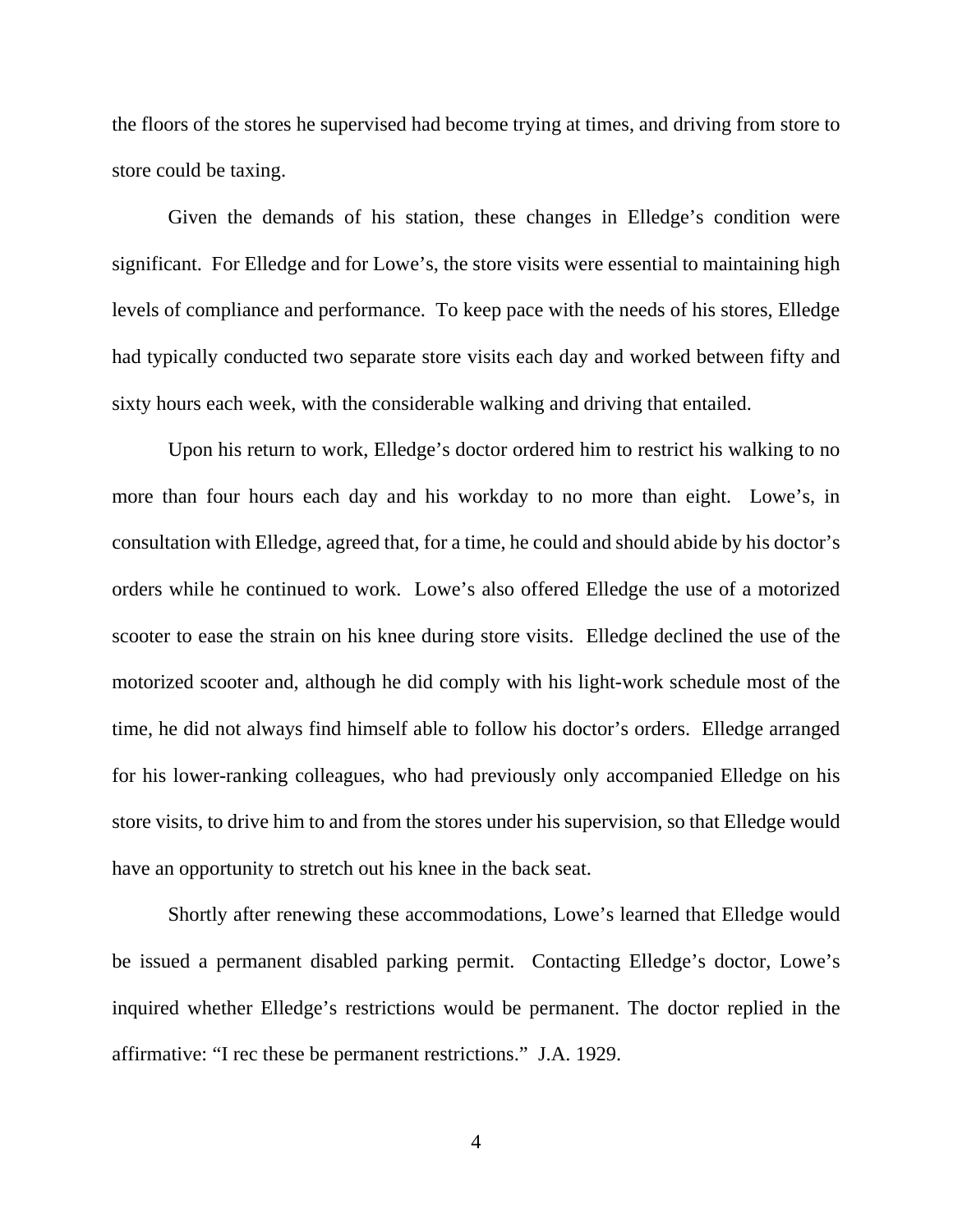In response to this development, Lowe's Regional Human Resources Director Hollie Reinhart and Vice President of Store Operations Delno Dryden had several conversations with Elledge. The purpose of these conversations was to chart a mutually agreeable course forward. Although Elledge would not be able to remain in his present position, Reinhart and Dryden spoke with him about other potential career opportunities at Lowe's, agreeing to network on his behalf regarding any vacancy in which he had an interest or, in the alternative, to help shift him to a less physically demanding managerlevel role.

Displeased at the prospect of stepping down into a lower paying position, Elledge applied to two other director-level positions, Merchandising Director of Lawn and Garden and Merchandising Director of Outdoor Power Equipment. His applications were considered and rejected under Lowe's succession planning and best-qualified hiring policies. Ryan Lane, who had been identified through the Lawn and Garden department's succession planning policy, was selected for the former position. Chad Sanders, who had founded Lowe's Assistant Store Manager Leadership Development Program and directed Lowe's Leadership Development Sessions for the National Sales Meetings, was selected for the latter. Elledge, meanwhile, accepted Lowe's offer of a severance package and early retirement.

The matter, however, did not rest there. Elledge sued his former employer for violation of the Americans with Disabilities Act and the Age Discrimination in Employment Act. He argued that Lowe's had violated its obligations under the ADA by removing him from the MDS role and by refusing to reassign him to either of the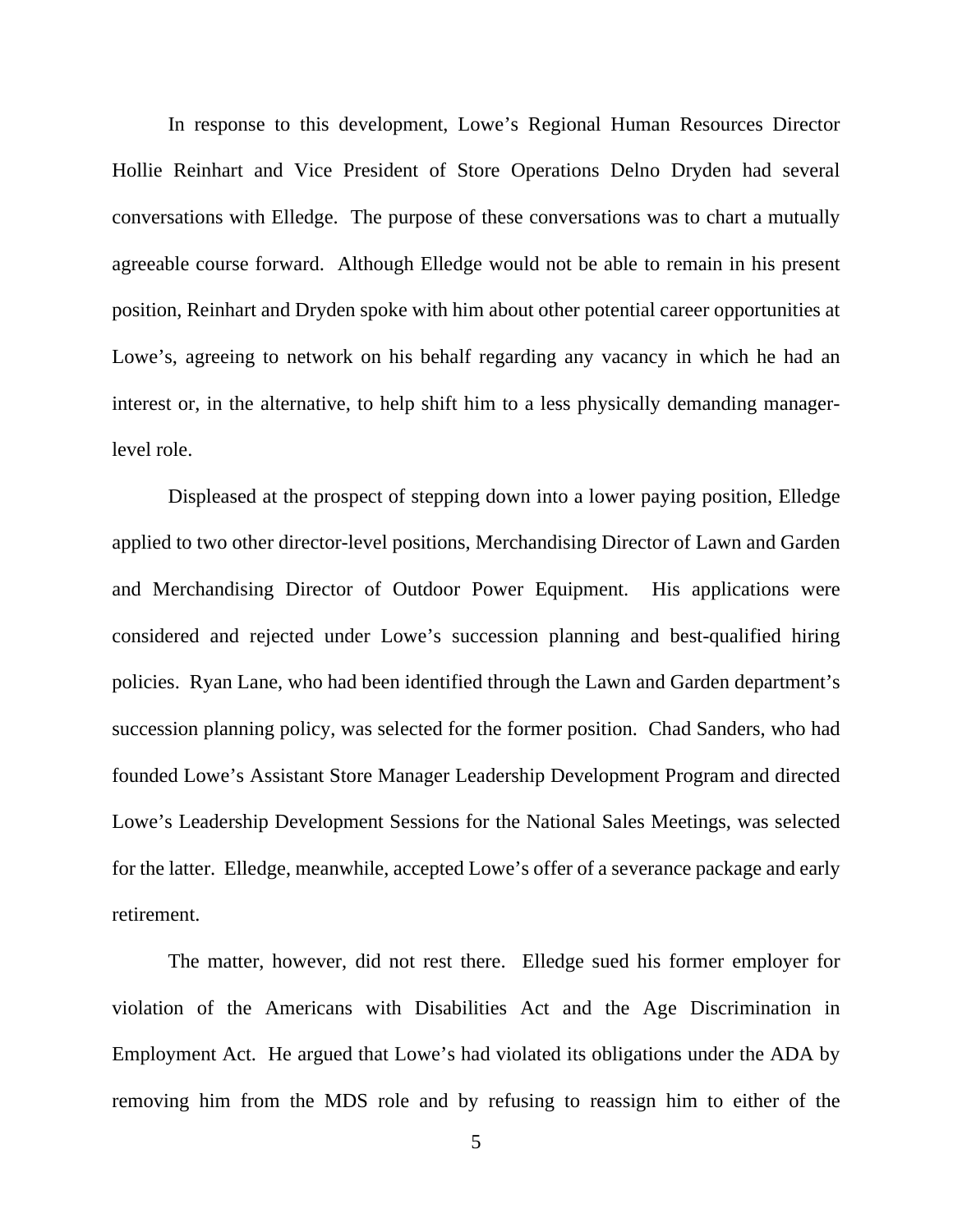aforementioned positions. He also argued that its rejection of his applications constituted illegal age discrimination under the ADEA. The district court granted summary judgment to Lowe's on both claims, finding in relevant part that Elledge had failed to show he was a "fully qualified" individual under the ADA, who could perform the "essential functions" of his job "with or without reasonable accommodation." J.A. 2325–27. The district court also found that Elledge had not shown that he was qualified for the jobs to which he had applied, a contention necessary to his claims under both laws. Elledge appealed.

As Elledge's appeal is from summary judgment, this court reviews the district court's findings *de novo*, drawing all reasonable inferences from the record in Elledge's favor. *Reeves v. Sanderson Plumbing Products, Inc.*, 530 U.S. 133, 150–51 (2000); *Jacobs v. N.C. Admin. Office of the Courts*, 780 F.3d 562, 565 n.1 (4th Cir. 2015).

### II.

The ADA provides that "no covered entity shall discriminate against a qualified individual on the basis of disability in regard to job application procedures, the hiring, advancement, or discharge of employees . . . ." 42 U.S.C. § 12112(a). In order to count as a "qualified individual" entitled to the ADA's protections, a person must be able "with or without reasonable accommodation [to] perform the essential functions of the employment position that such individual holds or desires." 42 U.S.C. § 12111(8). The parties dispute whether Elledge satisfies this definition: Elledge argues that, given reasonable accommodation, he was capable of performing his job's essential functions; Lowe's denies the same.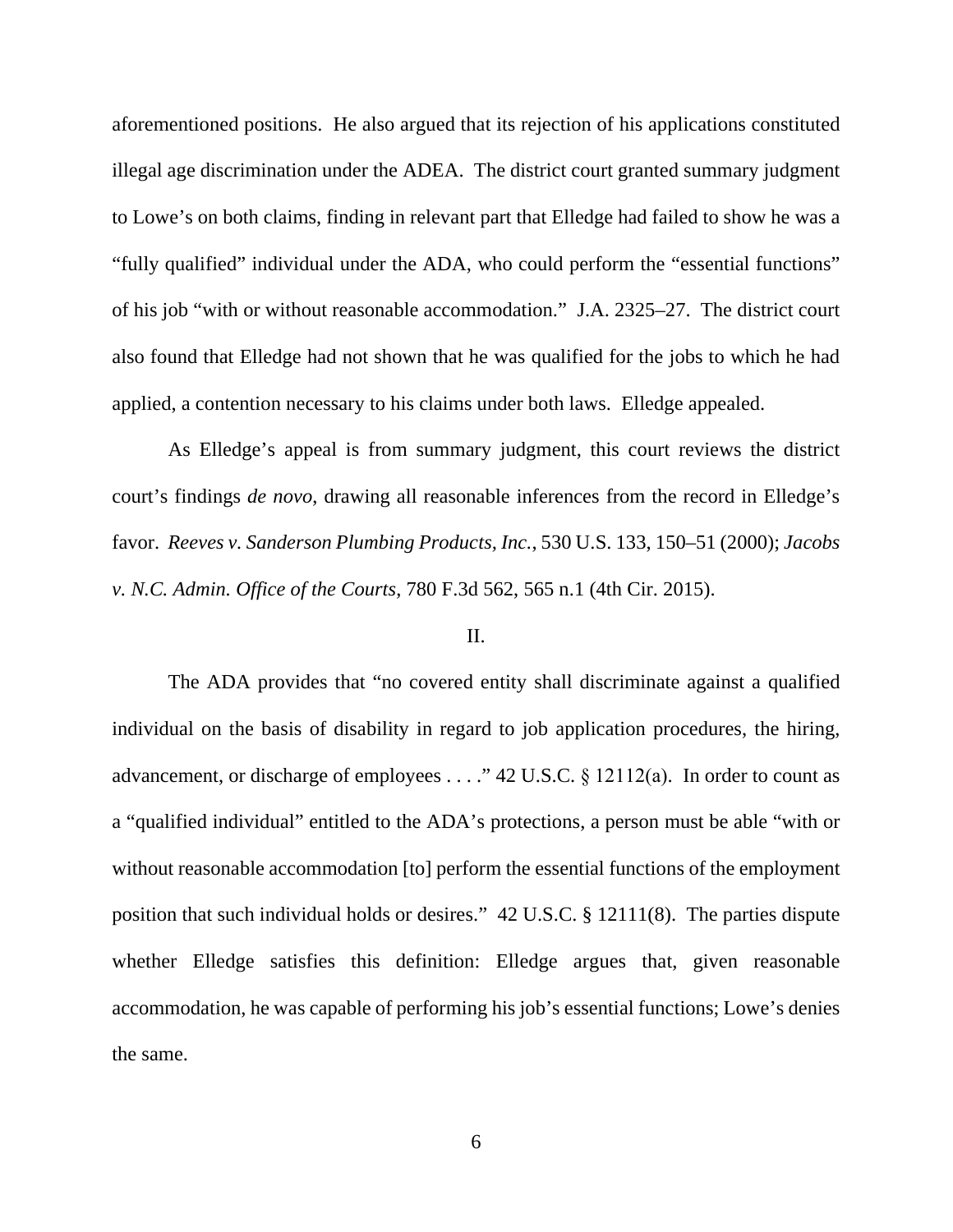The beginning of this inquiry lies, accordingly, with a determination of just what the essential functions of Elledge's MDS position were. A function is essential as long as it "bears more than a marginal relationship to the job at issue." *Rohan v. Network Presentations LLC*, 375 F.3d 266, 279 (4th Cir. 2004) (quoting *Tyndall v. Nat'l Educ. Ctrs., Inc. of Cal.*, 31 F.3d 209, 213 (4th Cir. 1994)); *see also* 29 C.F.R. § 1630(n)(1) (defining an "essential function" as a "fundamental job dut[y]"). The ADA further provides that, in any determination of a position's essential functions, "consideration shall be given to the employer's judgment." 42 U.S.C. § 12111(8).

That makes sense. The employer's business judgment—that is, the judgment of the entity that defined the employee's role in the first place—commences the analysis. As is attested in the law of other circuits, the decision about a position's essential functions belongs, in the first instance, to the employer; it accordingly merits "considerable deference" from the courts. *D'Amico v. City of New York*, 132 F.3d 145, 151 (2d Cir. 1998); *see also Dalton v. Subaru-Isuzu Auto., Inc.*, 141 F.3d 667, 678 (7th Cir. 1998).

While the ADA identifies a position's written job description as relevant to the employer's judgment on this question, 42 U.S.C. § 12111(8), it does not posit that description as dispositive. Rather, a court performing the essential functions inquiry must consult the full range of evidence bearing on the employer's judgment, including the testimony of senior officials and those familiar with the daily requirements of the job. *See, e.g.*, *D'Angelo v. ConAgra Foods, Inc.*, 422 F.3d 1220, 1230 (11th Cir. 2005); *Rodal v. Anesthesia Group of Onondaga, P.C.*, 369 F.3d 113, 120–21 (2d Cir. 2004); *Stephenson v. Pfizer, Inc. Eyeglasses*, 641 F. App'x 214, 216 n.4 (4th Cir. 2016).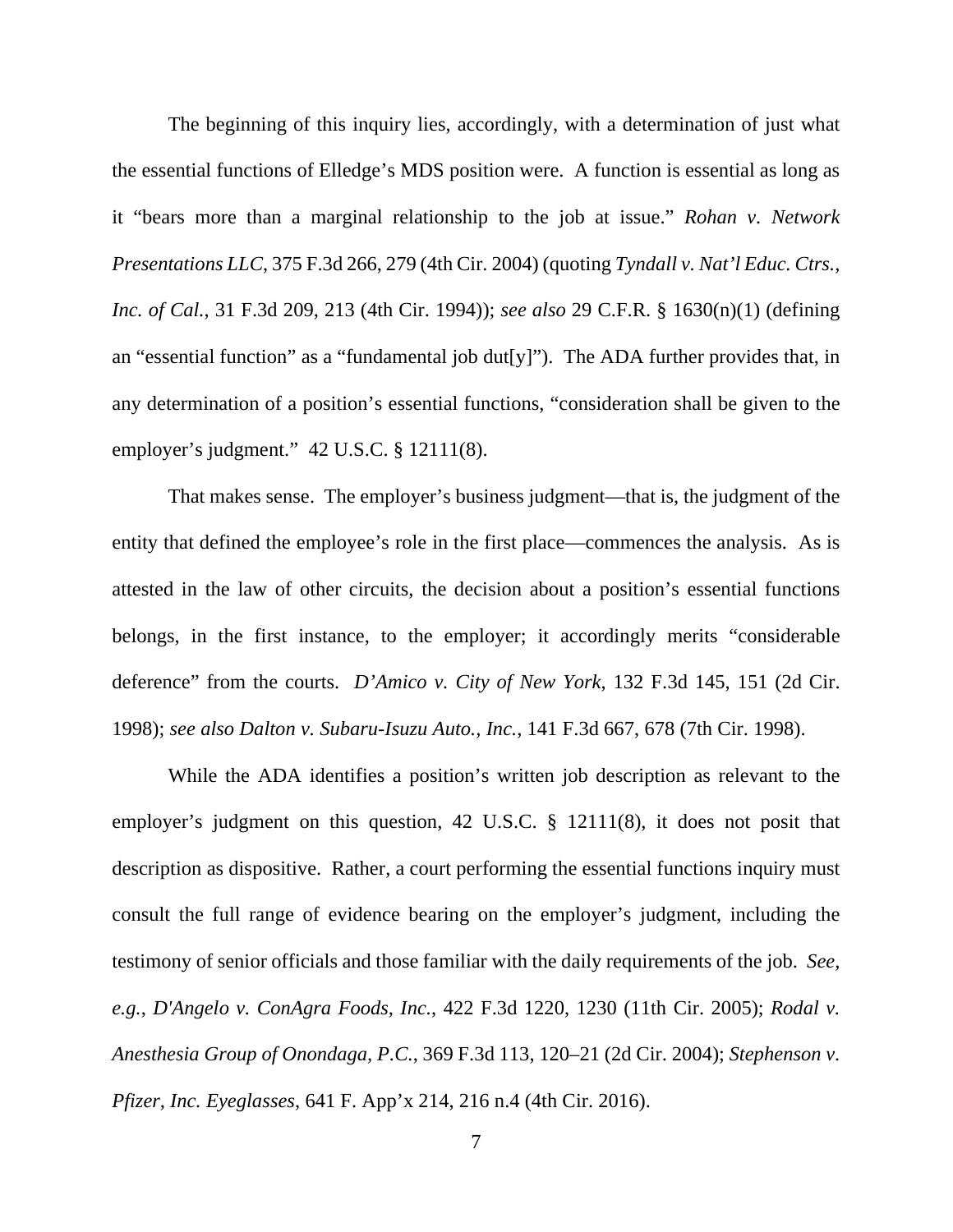A.

With our consideration of the record thus informed, there is no reason to doubt the district court's conclusion that the essential functions of the MDS position included: (1) standing or walking in excess of 4 hours each day; (2) travelling to all supervised stores; and (3) working in excess of 8 hour each day. J.A. 2323–25.

Because the first two of these essential functions relate to the MDS's personal mobility, they will be treated together. Their importance is attested, first and foremost, by the official MDS job description. It states that a candidate for MDS must be capable of walking "frequent[ly]," defined as "34%–66%" of working hours, and driving "continuous[ly]," defined as "67%–100%" of working hours. These requirements mean that an MDS must possess the mobility and stamina to handle days in which his job requires him to walk 66% of the time, as well as those days in which he must drive almost without ceasing.

As a matter of plain meaning, then, Elledge's contention that the job's true mobilityrelated requirements are determined only by the bottom figure of the listed ranges is mistaken. In a requirements context, "between" betokens a fully inclusive range: a worker whose strength allows him to lift a maximum of 75 pounds is unfit for a job that requires workers to be able to lift loads weighing between 50 and 100 pounds.

Moreover, evidence whose soundness Elledge admits resolves any ambiguity in Lowe's favor. Elledge himself testified that coaching store managers in person, maintaining visibility and accessibility *vis-a-vis* store managers and other employees, and conducting store-walks to maintain quality standards were integral to success in the MDS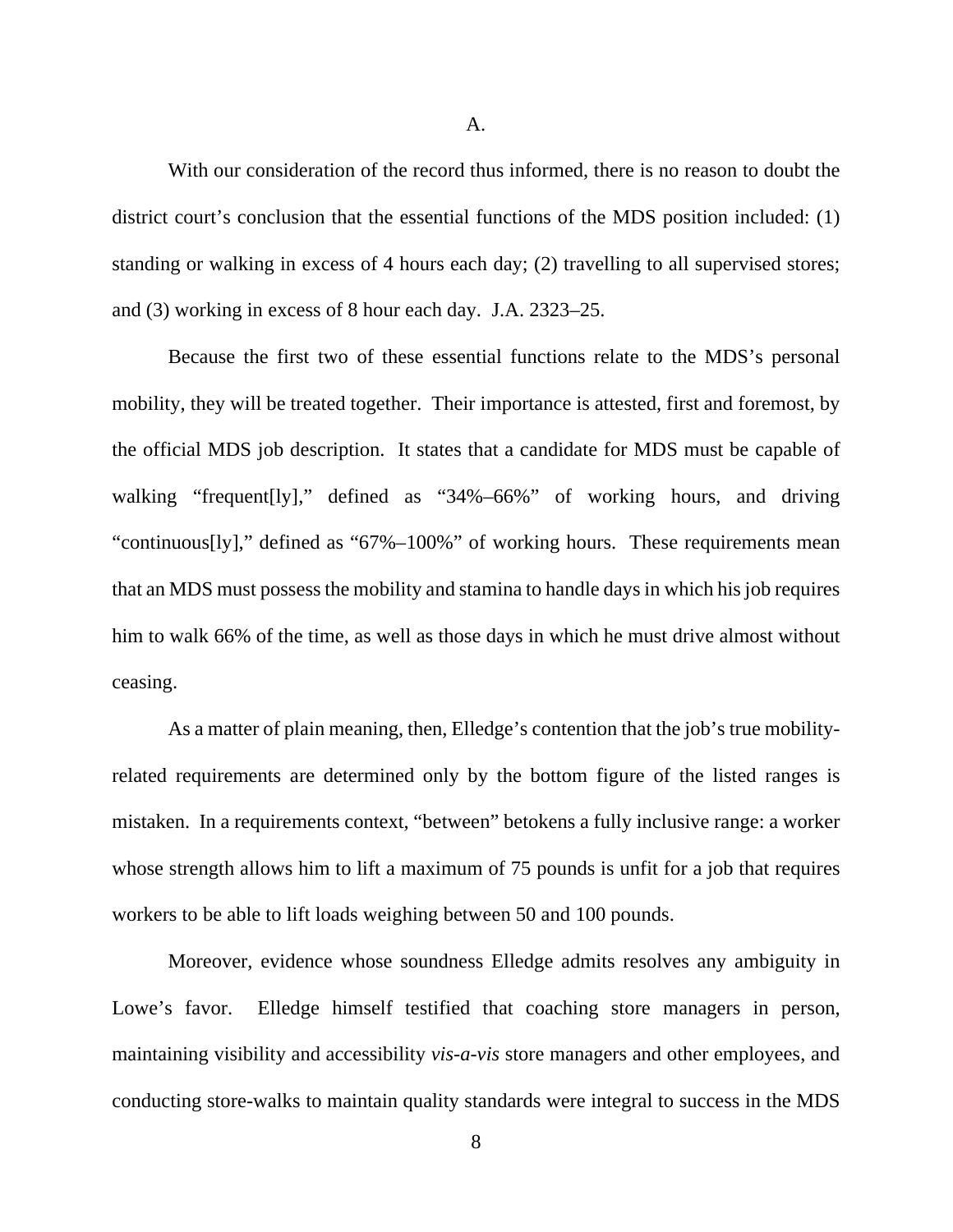role. But because the MDS bears responsibility for multiple stores —no fewer than twelve in Elledge's case—none of these activities is possible without significant amounts of driving and walking. Elledge testified, for example, that he usually spent between three and four hours on each store visit and, in a normal week, conducted two such visits every day. Each of these visits required, on average, between two and three hours walking the floors.

The uncontradicted testimony of Elledge's supervisor, Delno Dryden, is that such an experience was typical among MDSs. MDSs could take between four and five hours to conduct a visit of a single store, and they usually visited two stores each day. Even granting all reasonable inferences in Elledge's favor, then, the conclusion that the walking and driving functions discussed above were essential to Elledge's position is, in the face of such a record, beyond any reasonable finding to the contrary.

The same is true of the need for an MDS to be able to work in excess of eight hours each day—like the mobility-related requirements just discussed, it was an essential function of the job. Because a written description is not exhaustive of an employer's judgment as to the essential functions of a position, the silence of the official MDS job description as to an hours requirement cannot be dispositive for either side. Especially in the absence of an explicitly stated standard, what matters is testimony about the day-to-day regimen of the job. *See Rodal*, 369 F.3d at 120–21.

And here, the tale the record tells is beyond genuine dispute. Elledge himself acknowledged that, prior to his surgery, he typically worked between fifty and sixty hours per week. The uncontroverted testimony of other senior Lowe's officials confirms that a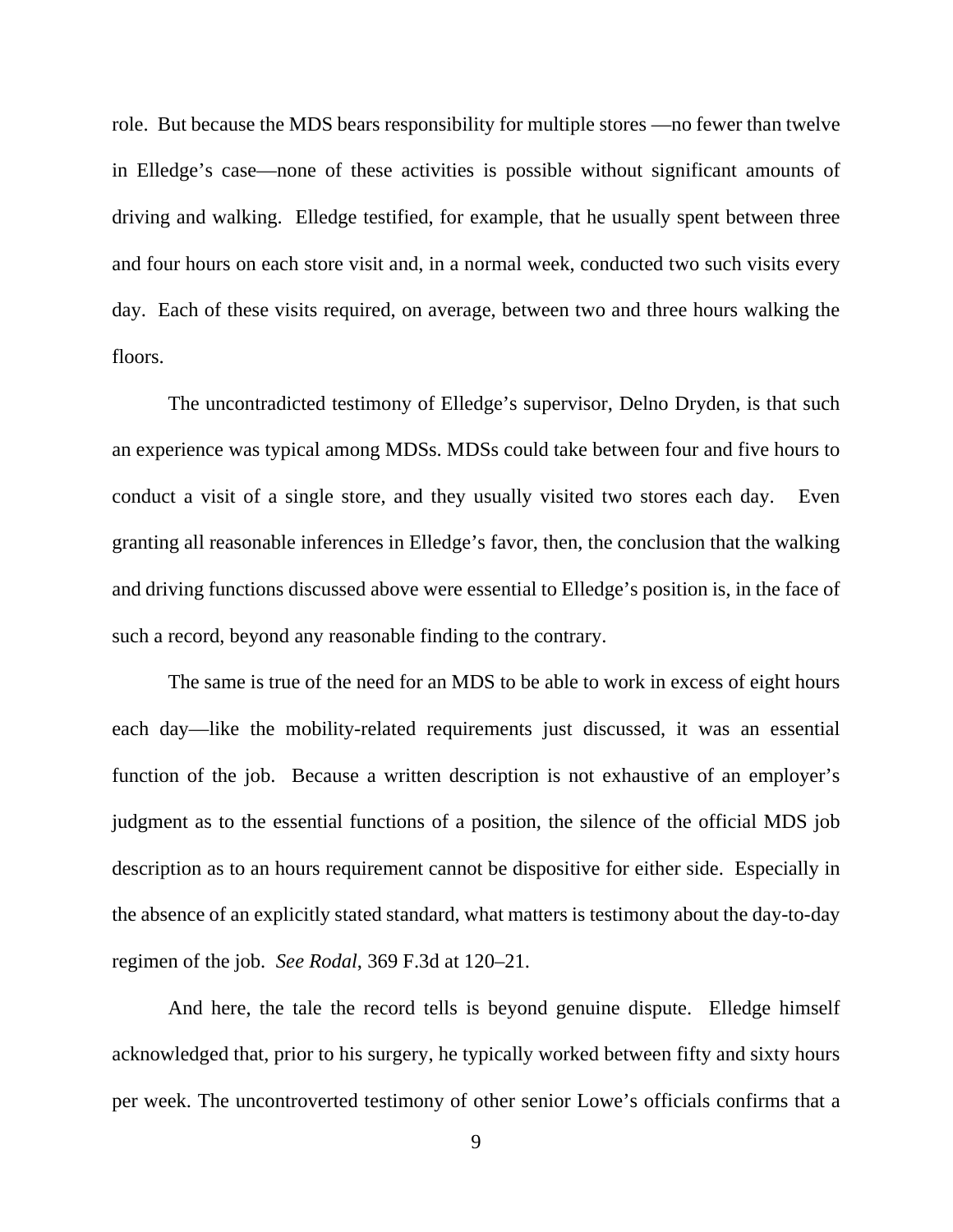workweek of fifty hours or more was the norm, rather than the exception, for MDSs. It is likewise telling that Lowe's extended the forty-hour workweek to Elledge *as an accommodation*, rather than as an adjustment Elledge could simply make at his discretion. For a high-level directorship position whose responsibilities center upon maintaining close contact with numerous stores, their managers, and their hourly workers, the uncontested expectation of a lengthy workweek is entirely unsurprising. On this record, no reasonable jury could find that working over eight hours each day was anything less than an essential function of the MDS position.

B.

The threshold question, then—whether walking, driving, and working in the amounts just described "bear[] more than a marginal relationship to the job at issue," *Rohan*, 375 F.3d at 279 (quoting *Tyndall*, 31 F.3d at 213)—must be answered in the affirmative. Next we must determine whether Elledge is a "qualified individual" under the ADA, that is whether he was able to perform these essential functions "with or without reasonable accommodation." 42 U.S.C. § 12111(8).

That Elledge could not perform the essential functions of his job without reasonable accommodation is not open to serious dispute. The orders of Elledge's physician established his limitations without qualification: he was to walk no more than four hours and work no more than eight hours each day. Because of these restrictions, Elledge needed, requested, and received accommodations that would allow him to deviate from the standard requirements of his job.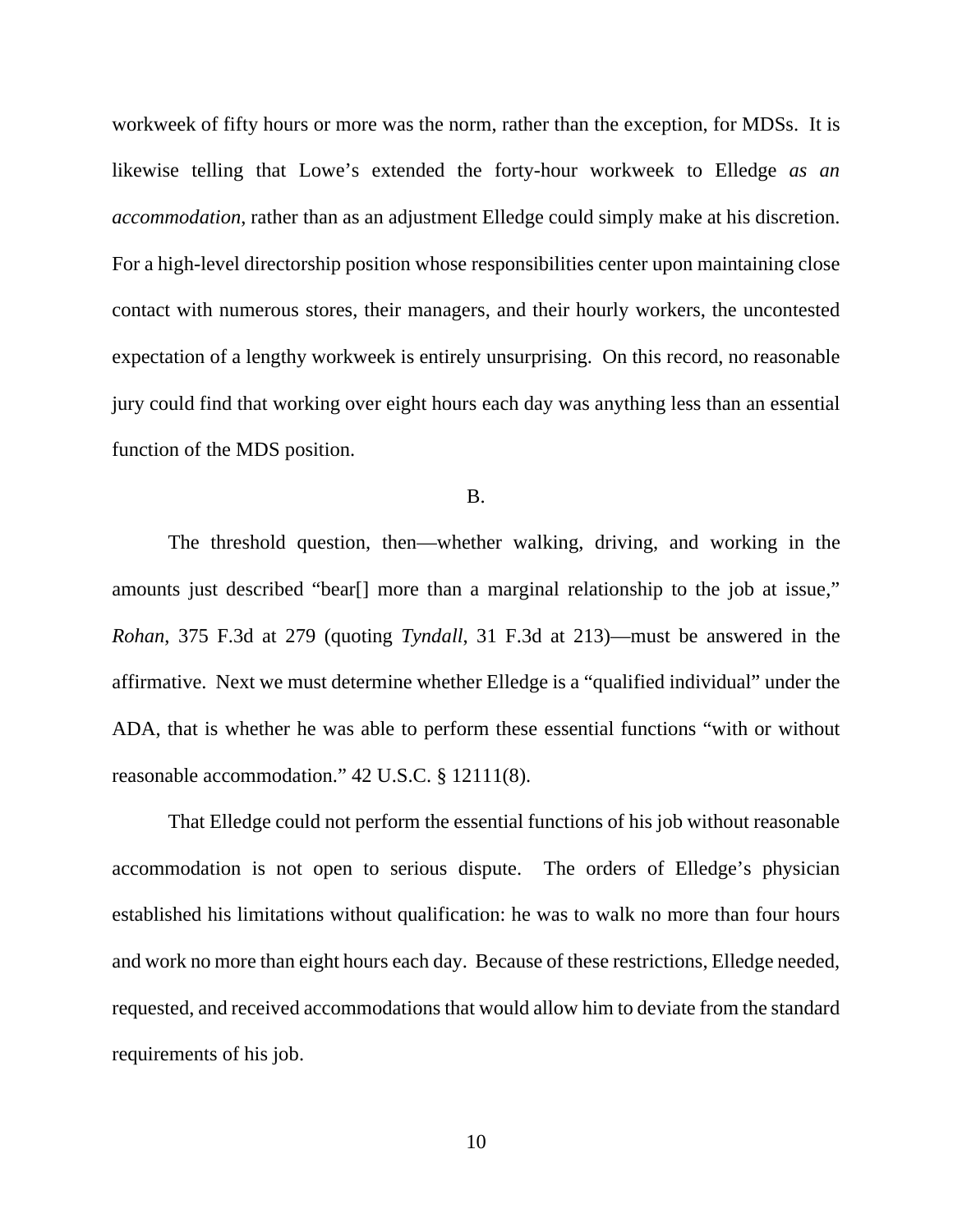Thus the final question: could Elledge perform the essential functions of his job "with . . . reasonable accommodation"? The answer depends, of course, on what counts as a "reasonable accommodation" under the ADA.

We start with the text. The ADA defines "reasonable accommodation" as one that "*may* include job restructuring, part-time or modified work schedules, reassignment to a vacant position, acquisition or modification of equipment or devices, appropriate adjustment or modifications of examinations, training materials or policies . . . *and other similar accommodations*. . . ." 42 U.S.C. § 12111(9) (emphases added). As the emphasized language makes clear, the ADA defines "reasonable accommodation" in a way that is illustrative rather than exhaustive. The purpose of such language is to indicate that the range of reasonable accommodations is broad and that its contours are clarified by, but not limited to, the specifically enumerated items. *See EEOC v. St. Joseph's Hosp., Inc.*, 842 F.3d 1333, 1345 & 1345 n.5 (11th Cir. 2016). It is also to suggest that what counts as a reasonable accommodation is not an *a priori* matter but one that is sensitive to the particular circumstances of the case. *See id.* And finally, the text teaches that what will serve as a reasonable accommodation in a particular situation may not have a single solution, but rather, many possible solutions.

The actor responsible in the first instance for reducing this wide solution-space to a concrete accommodation is not the judiciary, or even the disabled employee—it is the employer. To the extent an employee may be accommodated through a variety of measures, the employer, exercising sound judgment, possesses "ultimate discretion" over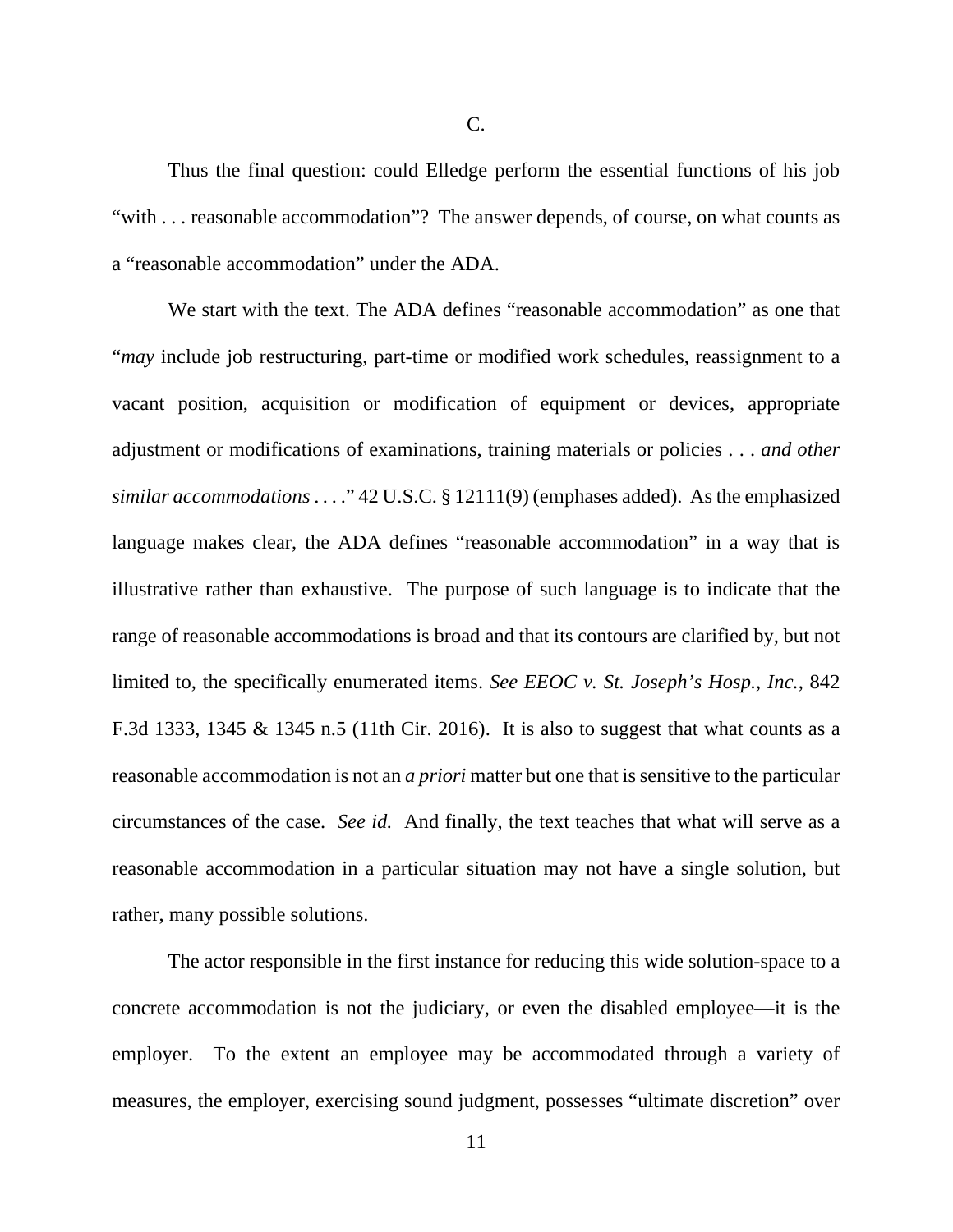these alternatives. 29 C.F.R. app. § 1630. Such is the established position of this circuit, *Reyazuddin v. Montgomery County Maryland*, 789 F.3d 407, 415–16 (4th Cir. 2015), as well as that of every other circuit that has ruled on the matter, *see e.g.*, *Hankins v. The Gap, Inc.*, 84 F.3d 797, 800–01 (6th Cir. 1996); *Kiel v. Select Artificials, Inc.*, 169 F.3d 1131, 1137 (8th Cir. 1999) (en banc). Provided the employer's choice of accommodation is "reasonable," 42 U.S.C. § 12111(8), not even a well-intentioned court may substitute its own judgment for the employer's choice.

Elledge contends that, at the time he learned that he could no longer remain in the MDS position, he was able to perform the essential functions of his job with the accommodations that Lowe's had already provided him. As noted above, the accommodations formally offered and accepted through Lowe's Interactive Process Forms included: (1) allowing Elledge to operate on a light-work schedule (*i.e.*, walking limited to four hours per day and work limited to eight hours per day); and (2) offering Elledge use of a motorized scooter for his in-store visits. Elledge argues that these accommodations allowed him to perform the *truly* essential functions of his job, because during the relevant period the stores under his care continued to flourish.

We are not persuaded. To begin with, Elledge did not take advantage of his lightwork accommodation—that is, he did not comply with his doctor's orders—with total consistency. His own estimate was that he flouted his light-duty restrictions about 25% of the time. Furthermore, despite accepting the offer on paper, Elledge steadfastly refused even to try using a motorized scooter to aid his store walk-throughs. In spite of his pain, Elledge insisted that he "didn't need one then. . . and [he] would have never asked for one."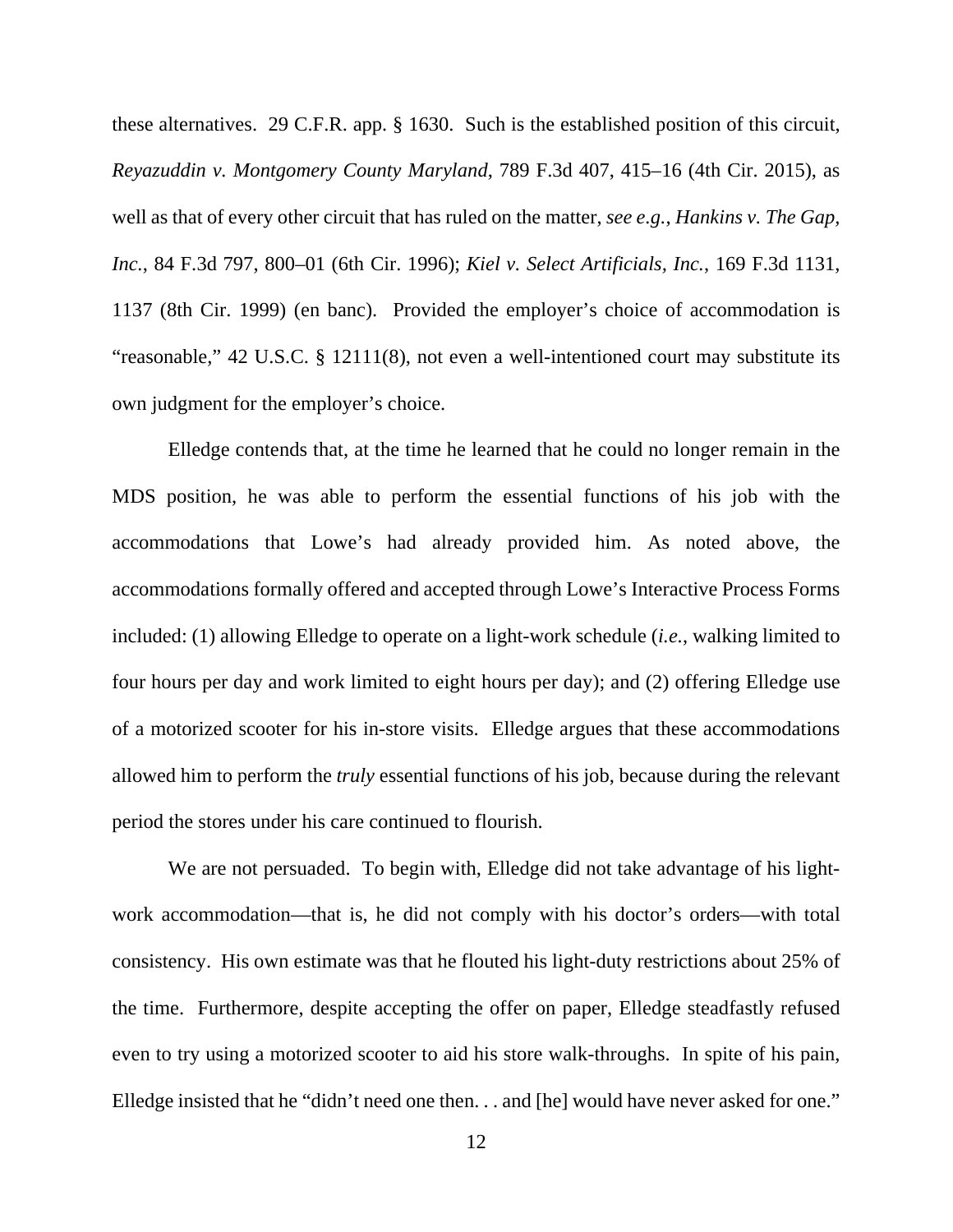J.A. 1926. Finally, without receiving formal clearance through interactive process, Elledge crafted his own sort of accommodation: he made an arrangement with the associates who usually accompanied him on his store visits, whereby they would drive him back and forth, so as to ease the strain on his knee.

The point of cataloguing these lapses and irregularities is not to impugn Elledge. It is simply to say that even the version of the record most favorable to Elledge does not tell the story of a disabled employee who followed his doctor's orders regularly or utilized his accommodations fully. Instead, it tells the story of an individual who accepted or created certain accommodations, rejected others, and pushed himself beyond the limits of his doctor's orders. Under these circumstances, we cannot find that the claimed success of his stores proved his ability to perform the essential functions of his job, given the reasonable accommodations Lowe's had extended to him. *See E.E.O.C. v. Womble Carlyle Sandridge & Rice, LLP*, 616 F. App'x 588, 595 (4th Cir. 2015) (per curiam). In fact, his manifest need to disregard his physician as well as to seek informal accommodation outside the interactive process created a situation that Lowe's could reasonably assume had limited long-term potential.

Given the essential functions of his job—to be able to walk 66% of the day, to be able to transport himself to and from his stores, and to be able to work over forty hours each week—no reasonable accommodation could, ultimately, have sufficed. But this was not for want of trying, or hoping, on both sides. Lowe's acted reasonably to accommodate Elledge's transition from a debilitating surgery back to full employment. Lowe's extended the aforementioned accommodations on a temporary basis, in anticipation of Elledge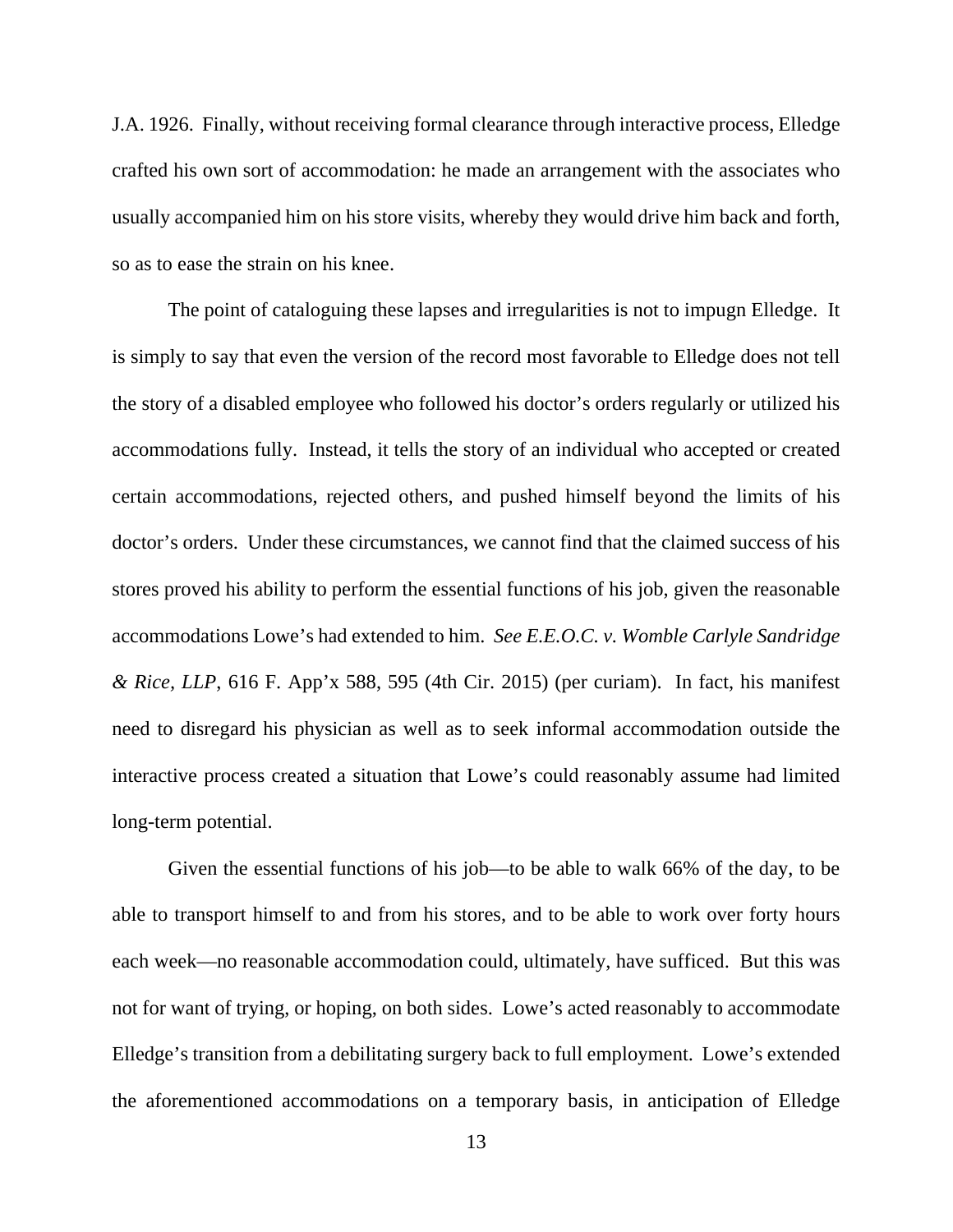making a full recovery. When sixty days after Elledge returned to work, his condition had not improved and his doctor's restrictions had not loosened, Lowe's did not give up on Elledge—it granted him another temporary extension of the same accommodations.

But over the relevant period, Elledge's condition never substantially improved, and his doctor's orders continued to fall short of what was required for Elledge to perform the essential functions of his job. Part-way through the extension period, Lowe's contacted Elledge's doctor—the professional most knowledgeable about Elledge's medical condition—about Elledge's prospects for recovery. The doctor responded, "I rec these be permanent restrictions." Elledge complains that Lowe's reacted too hastily to ambiguous correspondence. But Lowe's interpretation, that Elledge's long-term physician was referring to the light-duty restrictions he had been recommending for months, was a reasonable one. *See Adams v. Anne Arundel County Public Schools*, 789 F.3d 422, 432 (4th Cir. 2015) (emphasizing the weight of doctors' professional judgment). Especially after Elledge's four separate knee surgeries in almost as many years, Lowe's was also reasonable in concluding, on the basis of this new information, that the light-duty accommodation was no longer viable. With no tangible signs of improvement, Lowe's could not have been expected to extend such a dramatic reduction in its work requirement indefinitely. Elledge himself had not requested a permanent light duty accommodation.

As to Lowe's other accommodations, use of a motorized scooter was an eminently reasonable one that could have augmented Elledge's on-the-ground mobility. But this path to fulfilling one of the job's essential functions was foreclosed by Elledge himself. At any time during the accommodations period, he could have availed himself of an in-store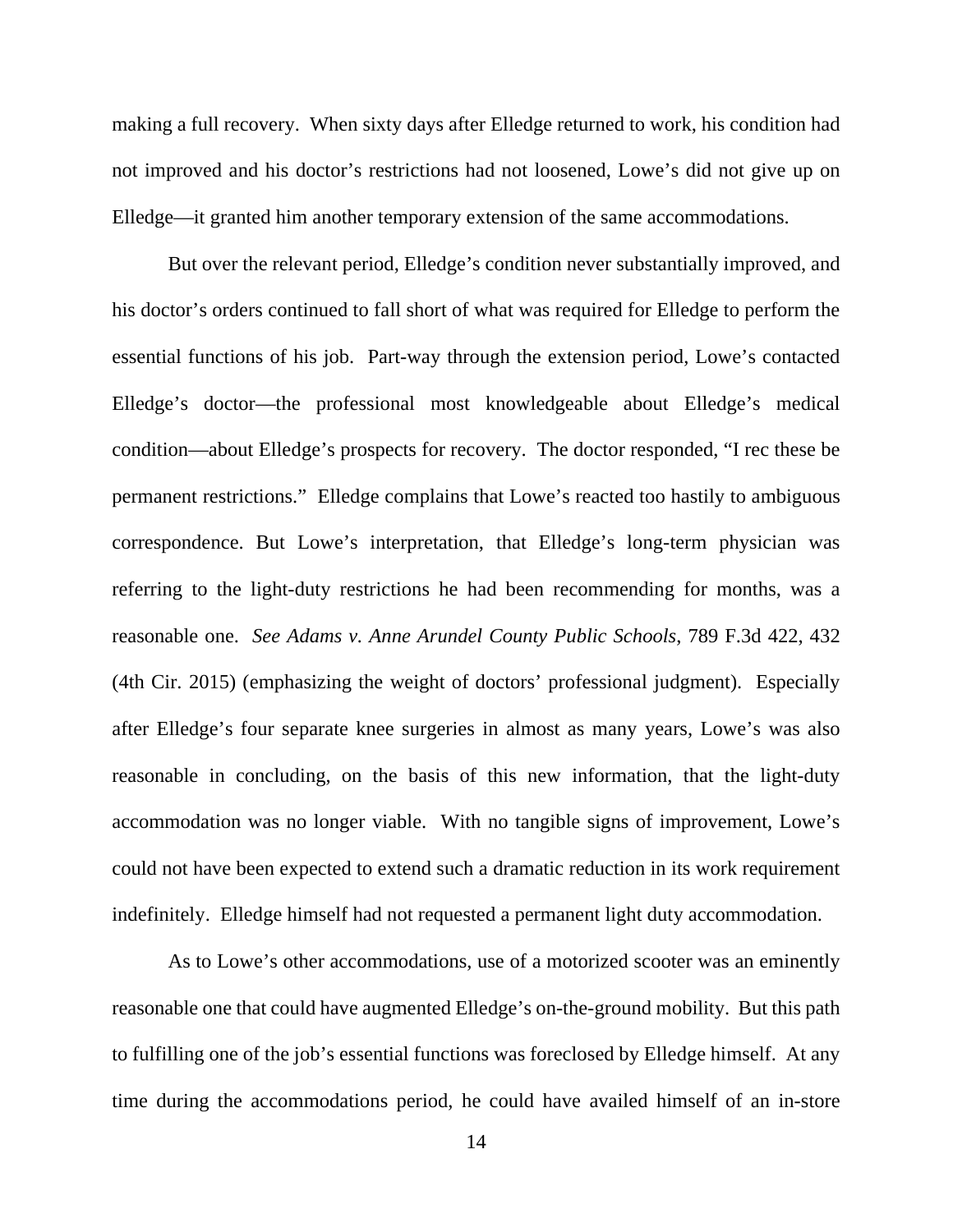scooter and at least tried it out. He did not, and he had no intention of ever doing so. In practice, then, Elledge rejected this accommodation. Lowe's, possessing "ultimate discretion" over the choice among reasonable accommodations, was not—in the face of Elledge's rejections of such an obvious and helpful offer—required to extend another. *See Reyazuddin*, 789 F.3d at 415–16 (4th Cir. 2015) ("an employer may reasonably accommodate an employee without providing the exact accommodation that the employee requested"); *see also Hankins v. The Gap, Inc.*, 84 F.3d at 800–01; *Aka v. Wash. Hosp. Ctr.*, 156 F.3d 1284, 1305 (D.C. Cir. 1998).

As for the possibility of formalizing Elledge's arrangement to have another employee drive him to his stores, this court is not empowered to compel Lowe's to recognize such a course as reasonable. Although employers must provide reasonable accommodation to assist disabled employees in performing the essential functions of their jobs, employers do not need to change a job's essential functions or split them across multiple employees. 29 C.F.R. app. § 1630.2(o); *see also Shin v. Univ. of Md. Med. System Corp.*, 369 Fed. Appx. 472, 482 (4th Cir. 2010); *Milton v. Scrivner, Inc.*, 53 F.3d 1118, 1125 (10th Cir.1995) (finding ADA does not mandate accommodations that would require other employees to work "harder or longer"). If Elledge could not drive himself, but rather had to arrange for other employees to drive him, it is difficult to see just how Lowe's could have reasonably accommodated him in performing that essential function.

In the end, Lowe's made reasonable, sensitive attempts to accommodate an indisputably valued employee in his present position. And yet, between the fixity of Elledge's mobility-related restrictions and his refusal to accept the motorized scooter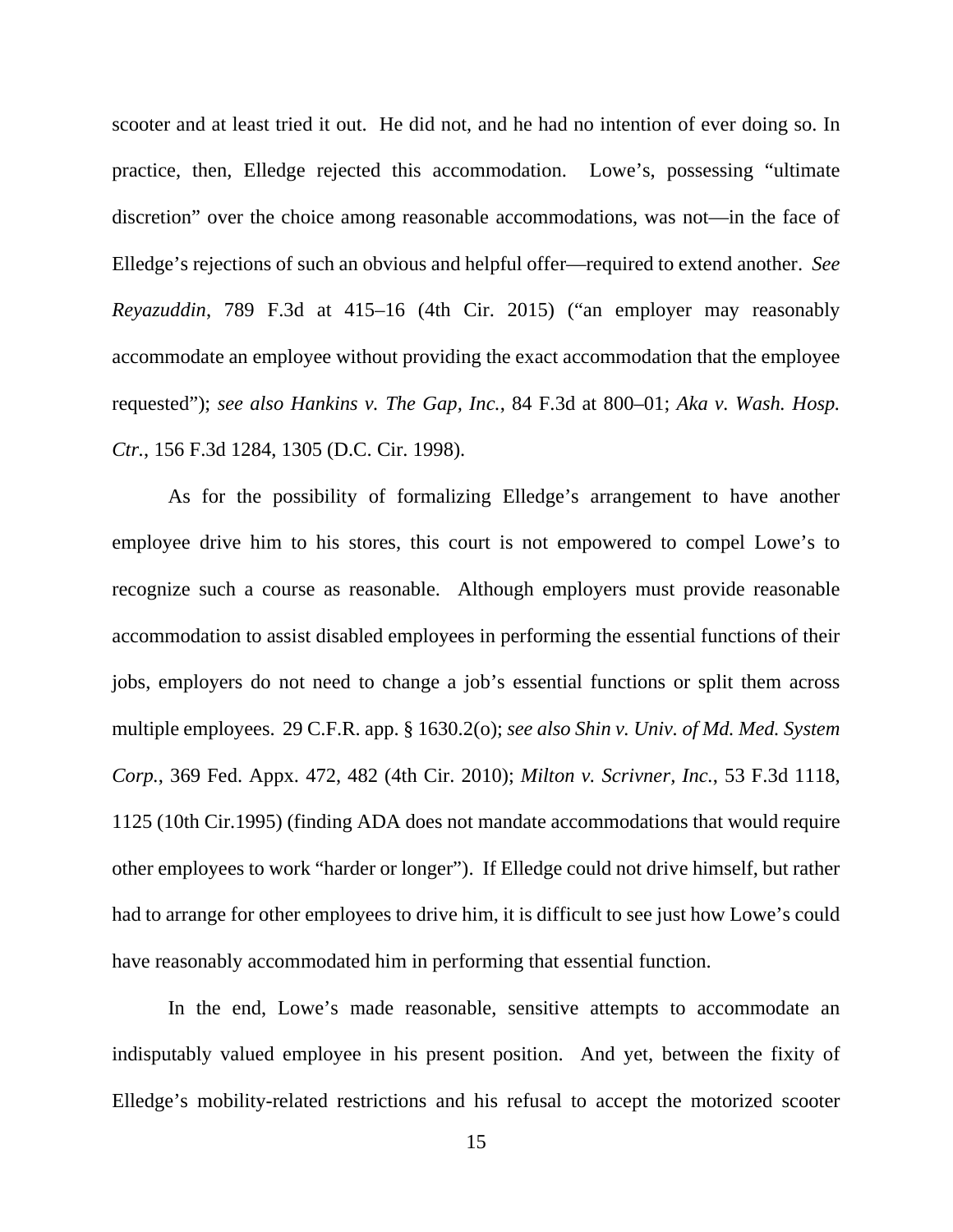accommodation, Lowe's determination that he could no longer remain in the highly demanding MDS position was reasonable. Even drawing all reasonable inferences in favor of Elledge, it remains that no reasonable accommodation, consistent with Elledge's doctor's orders, would have allowed him to perform his job's essential functions.

## III.

Elledge argues nevertheless that even if he could not have been reasonably accommodated as an MDS, Lowe's violated his rights under the ADA by failing to reassign him to another vacant and comparable position. In particular, Elledge identifies two such positions: Merchandising Director of Lawn and Garden; and Merchandising Director of Outdoor Power Equipment.

### A.

Claims for reassignment under the ADA must be handled with care because of reassignment's unique status under the law. Although "reassignment to a vacant position" appears in the middle of 42 U.S.C. § 12111(9)'s undifferentiated list of possible accommodations, other circuits, as well as the interpretive guidance of the EEOC, persuasively recognize reassignment as an accommodation of "last resort." EEOC, *Enforcement Guidance on Reasonable Accommodation and Undue Hardship under the ADA* (2002); *see e.g.*, *Aka v. Wash. Hosp. Ctr.*, 156 F.3d 1284, 1301 (D.C. Cir. 1998) (citing H.R. Rep. No. 485(II), 101st Cong., 2d Sess. at 63 (1990), reprinted in 1990 U.S.C.C.A.N. 267, 345; S. Rep. No. 116, 101st Cong., 1st Sess. at 6 (1989)); *Huber v. Wal-Mart Stores, Inc.*, 486 F.3d 480, 484 (8th Cir. 2007) (citing *Cravens v. Blue Cross & Blue Shield of Kansas City*, 214 F.3d 1011, 1019 (8th Cir. 2000)).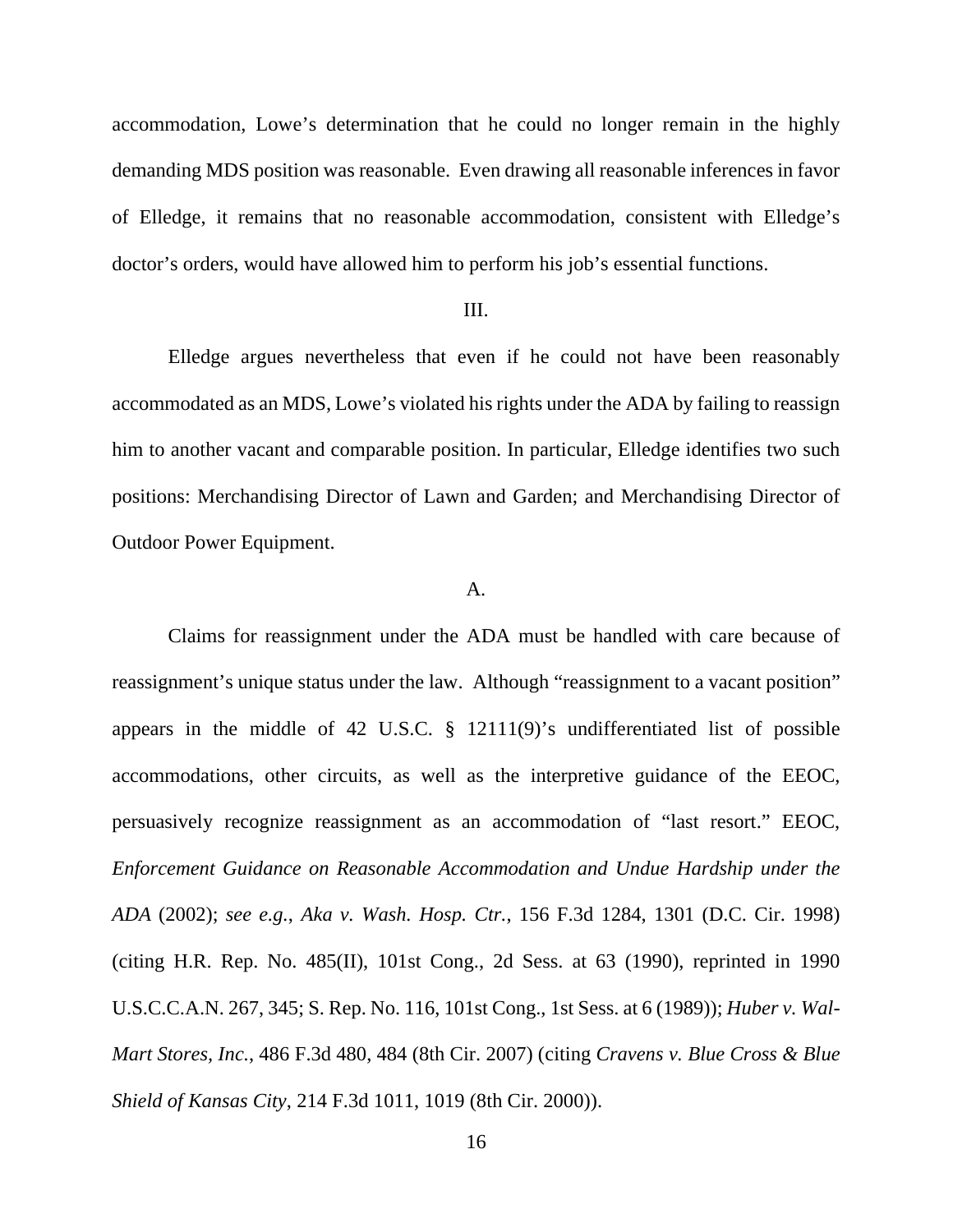Reassignment's "last among equals" status is not only clearly attested in the legal landscape; it also respects core values underlying the ADA and employment law more generally. It recognizes that basic fairness in such a context rests atop an often-rickety three-legged stool, whose legs are the employer, the disabled employee, and—easiest to neglect—the other employees. First, consider the employer. Allowing other reasonable forms of accommodation to take precedence over reassignment protects the employer's discretion over hiring. This discretion is what makes it possible for the employer to discharge its responsibility to promote workplace stability as its workforce changes over time, and—to the extent appropriate—to reward merit through predictable advancement. Such discretion is also fundamental to the employer's freedom to run its business in an economically viable way. *See EEOC v. St. Joseph's Hosp., Inc.*, 842 F.3d 1333, 1346 (11th Cir. 2016).

The disabled employee also benefits. Although an employer *may* accommodate through reassignment at any point, reassignment's last-resort status encourages employers to take reasonable measures to accommodate their disabled employees in the positions they already hold. The employee is thereby saved from being hurled into an unfamiliar position with a different set of demands; instead, he is allowed to maintain and to grow the investment he has already made in his present job.

Finally, deemphasizing reassignment helps preserve a fair balance in the relationship between a disabled employee and his colleagues. Reassignment is unique in its potential to disrupt the settled expectations of other employees, so much so that no employer is required to reassign where reassignment would "bump" another employee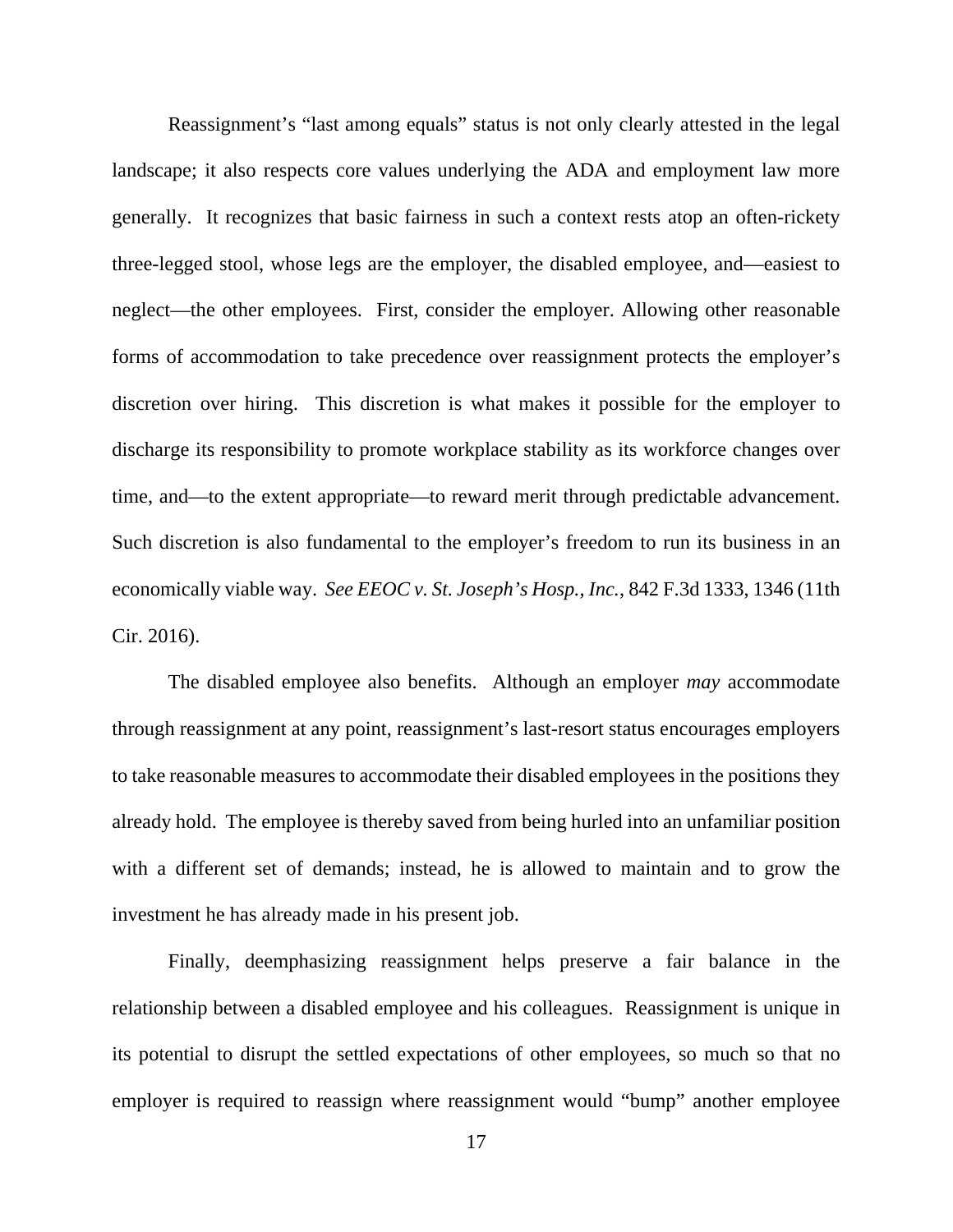from his position, *Aka*, 156 F.3d at 1305; *E.E.O.C. v. Sara Lee Corp.*, 237 F.3d 349, 355 (4th Cir. 2001), or block reasonable, long-time workplace expectations. Holding reassignment in reserve for unusual circumstances bolsters the confidence of other employees that the misfortune of a colleague will not unfairly deprive them of opportunities for which they themselves have labored. *See U.S. Airways v. Barnett*, 535 U.S. 391, 404– 05 (2002). In this way, not only fairness, but also workplace comity and morale are wellserved.

#### B.

The Supreme Court in *U.S. Airways v. Barnett* has given further guidance on a disabled employee's right to receive reassignment under the ADA. In *Barnett*, a disabled employee who could not be accommodated in his present position, claimed a legal right to reassignment to a mailroom position, even though reassignment to said position would have contravened his employer's long-standing, seniority-based hiring system. The Court held that "a plaintiff/employee (to defeat a defendant/employer's motion for summary judgment) need only show that an accommodation seems reasonable on its face, *i.e.*, ordinarily or in the run of cases." *Barnett* 535 U.S. at 401 (internal quotations omitted). Under this rule, it denied the employee's claim, finding that an employer's disabilityneutral, seniority-based hiring system presumptively trumped the employee's otherwise reasonable request for reassignment. *Barnett*, 535 U.S. at 394.

Elledge argues that his claim for reassignment not only survives *Barnett*, but that *Barnett* actually requires it. To do so, Elledge reads *Barnett* as articulating an almost *sui generis* exception—the well-entrenched, seniority-based hiring system—to a general ADA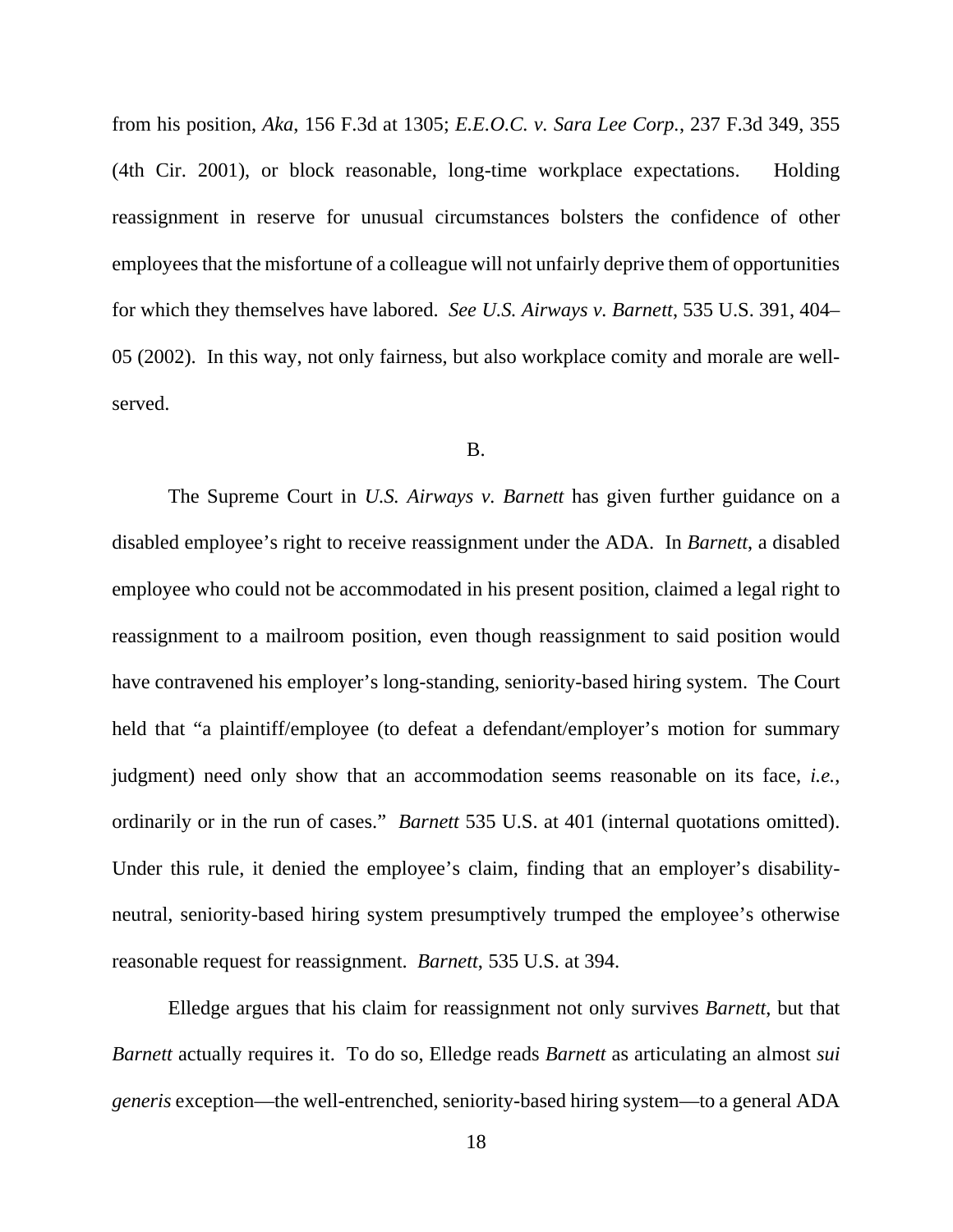norm requiring reassignment where no other reasonable accommodation is possible. Lowe's best-qualified hiring system, not at all fitting within this niche exception, could not, says Elledge, have insulated it from its statutory mandate to reassign him to either of the vacant positions he had identified.

This reading, however, disconnects *Barnett*'s holding from its reasoning. It recasts the ADA—a shield meant to guard disabled employees from unjust discrimination—into a sword that may be used to upend entirely reasonable, disability-neutral hiring policies and the equally reasonable expectations of other workers. But *Barnett*'s holding must be understood in light of the principles undergirding it.

The first principle is *Barnett*'s articulation of the end, or purpose, of the ADA, which is naturally read to express some limit on what is required under the ADA's reasonable accommodation provision. The end of the ADA is equality of opportunity for disabled employees. *Barnett*, 535 U.S. at 397. But that does not in turn mean the end of all preferences for the disabled. "[P]references will sometimes prove necessary," the Court announced, "to achieve the Act's basic equal opportunity goal. The Act requires preferences . . . that are needed for those with disabilities to obtain the *same* workplace opportunities that those without disabilities automatically enjoy." *Id.* (emphasis in original). Stated otherwise, *Barnett* does not require employers to construct preferential accommodations that maximize workplace opportunities for their disabled employees. It does require, however, that preferential treatment be extended as necessary to provide them with the *same* opportunities as their non-disabled colleagues. *Id.*; *see also*, *St. Joseph's Hospital*, 842 F.3d at 1346–47; *Huber*, 486 F.3d at 483.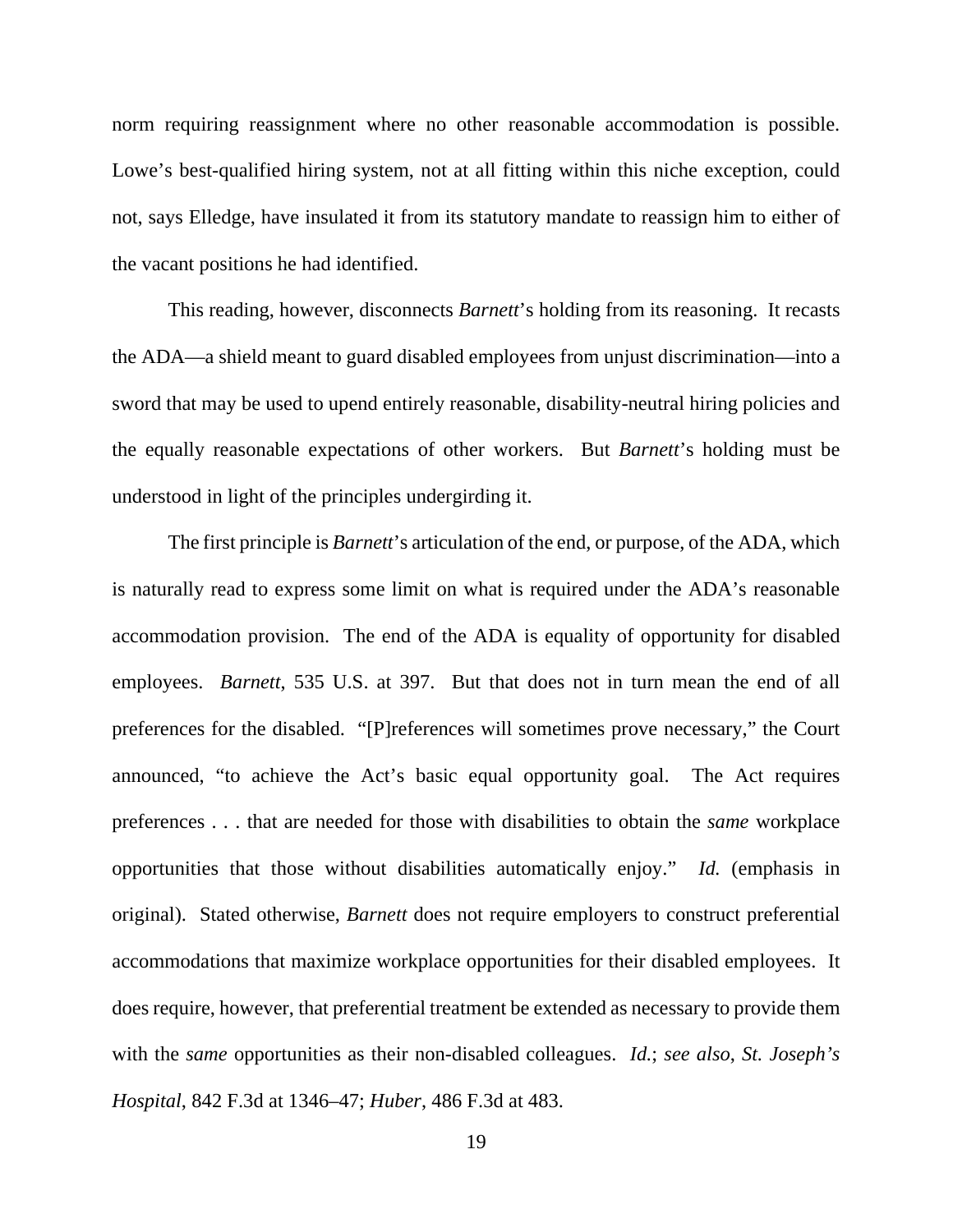The other key principle is the value of stability in employee expectations—the third leg of the stool mentioned above—which the Court invoked as the "most important" reason justifying the precedence of the employer's seniority-based system over the disabled employee's otherwise valid right to reassignment. *Barnett*, 535 U.S. at 404–05. The Court accordingly refused to compel the "substitut[ion of] a complex case-specific 'accommodation' decision made by management for the more uniform, impersonal operation of seniority rules," thereby undermining "employees' expectations of consistent, uniform treatment." *Id.* Such interests are to be jealously guarded insofar as they represent employees' personally costly investments in their own careers.

Just as these principles jointly justified the Court in upholding the integrity of the seniority-based hiring system at issue in *Barnett*, they justify upholding the integrity of Lowe's practices as well. Lowe's advanced its employees in accordance with a special kind of best-qualified hiring system. As a way of consistently identifying and promoting internal talent, Lowe's merit-based approach examined an employee's record of experience and qualifications as well as, for an employee advanced to the next round in the hiring process, his performance in interview settings. For many of its senior-level positions, Lowe's nested within this merit-based system an "Enterprise Succession Management Process." This process represented Lowe's continuous effort to identify talent intradepartmentally and, by providing special training and attention, to prime its most competent employees for promotion into the heightened responsibilities of the department's director-level positions. This system is, on its face, disability neutral. It invites, rewards, and protects the formation of settled expectations regarding hiring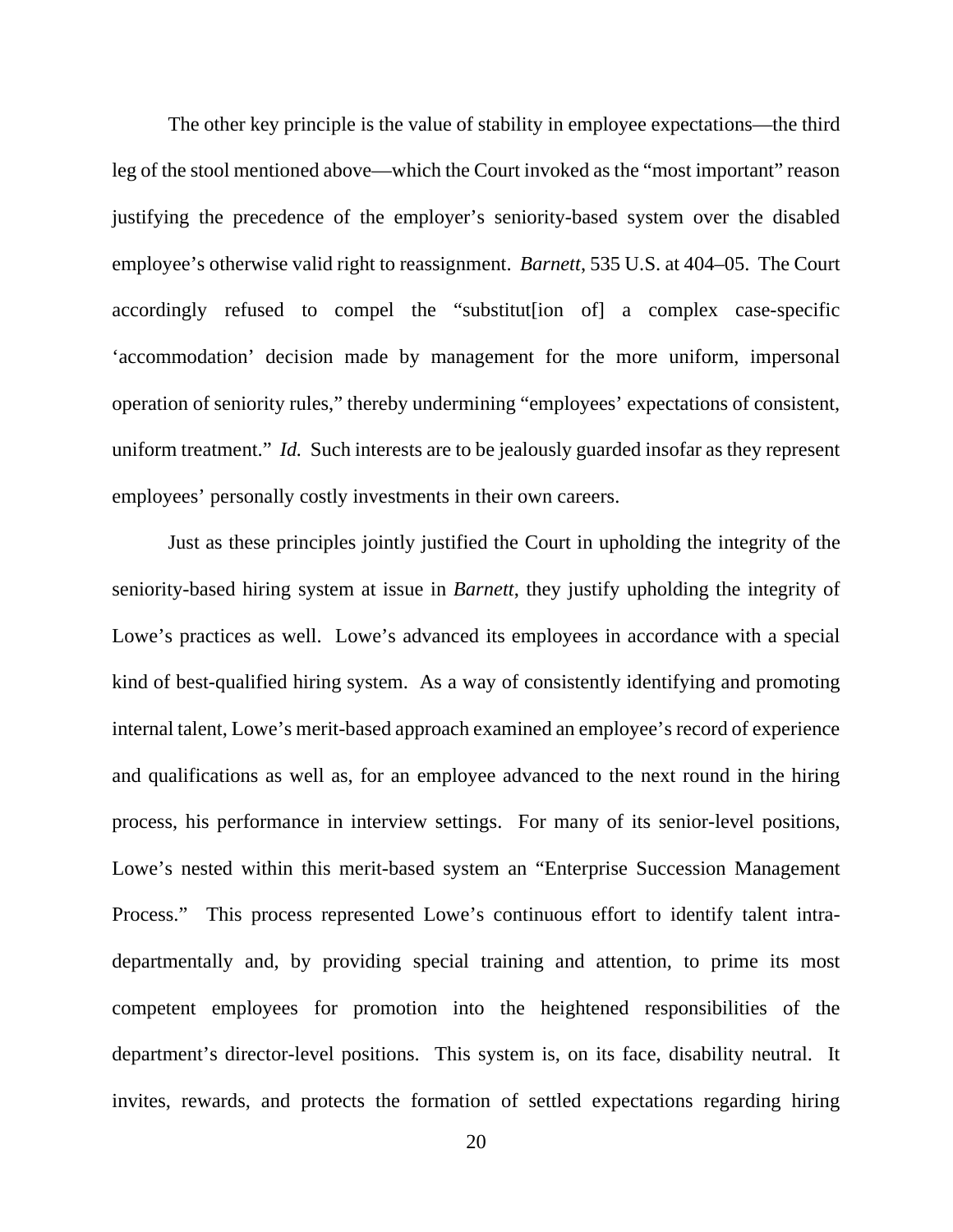decisions. And most importantly, it is a reasonable, orderly, and fundamentally fair way of directing employee advancement within the company. In the ordinary "run of cases," reassignment in contravention of such a policy would not be reasonable.

Nor should this result surprise. In *Huber v. Wal-Mart Stores, Inc*, the Eighth Circuit found that Wal-Mart's best-qualified hiring system fell under the same principles as the seniority-based system in *Barnett*, and consequently denied reassignment. 486 F.3d at 483–84. Parallel reasoning grounded the same result for the best-qualified system at issue in *EEOC v. St. Joseph's Hospital* ("[r]equiring reassignment in violation of an employer's best-qualified hiring or transfer policy is not reasonable in the run of cases."). 842 F.3d at 1346–47. The hiring policy at issue here, which builds a succession system within a bestqualified system, falls even more squarely within the ambit of *Barnett*.

## C.

Elledge claims that such a holding would deprive him of the equality of opportunity *Barnett* and the ADA guarantee. But the record demonstrates that Lowe's extended reasonable accommodations to Elledge, acting at every stage to ensure that his disability did not unfairly compromise his equality of opportunity at Lowe's. The light-duty accommodation provided a reasonable pace and period, given the strenuous demands of the job, for Elledge to recover from his surgery. Lowe's offer of a motorized scooter was reasonably calculated to mitigate the disadvantages of Elledge's reduction in natural mobility. The significance of these accommodations, having been extensively discussed above, will not be dwelt upon further here.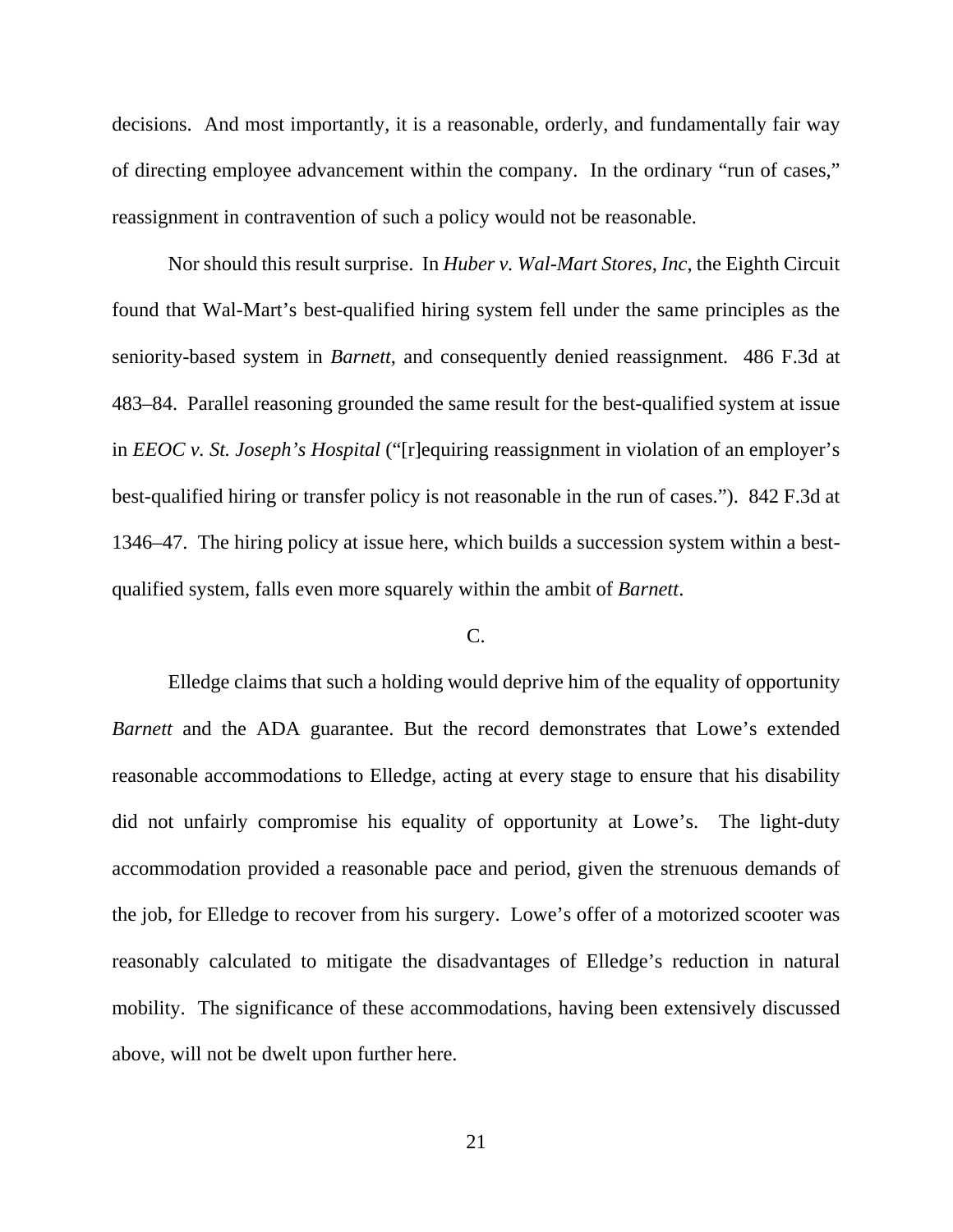What must be added is that Lowe's also reasonably accommodated Elledge by directly assisting him with job transition. Reinhart and Dryden, a Director of Human Resources and a Vice President of Store Operations respectively, had several conversations with Elledge about alternative career opportunities at Lowe's. They also agreed to network on his behalf regarding any and all positions in which he might express an interest. Reinhart and Dryden were senior-level employees; their time was valuable to Lowe's but they rightly devoted a non-trivial portion of it to help Elledge identify and approach new opportunities at the company. When Elledge did submit his applications to the Merchandising Director of Lawn and Garden and Managing Director of Outdoor Power Equipment positions, he did so through the same process as every other employee. The face of the record, then, shows many examples of Lowe's proactively working to ensure that Elledge did not, despite his disability, receive anything less than "the same workplace opportunities" as other, non-disabled employees. *Barnett*, 535 U.S at 397.[1](#page-21-0)

Elledge, however, claims that his applications were disadvantaged on account of his disability, proven indirectly by his losing both positions to men of inferior qualification. But again, even drawing the reasonable inferences in Elledge's favor, this claim is without a sound basis in the record.

For purposes of the present appeal, both positions share the same relevant qualifications, which include: (1) four years of experience in retail merchandising; (2)

<span id="page-21-0"></span> $1$  The accommodations listed in this and the prior paragraph should suffice to lay to rest Elledge's claim that Lowe's failed to act in good faith or to provide Elledge with an adequate degree of interactive process.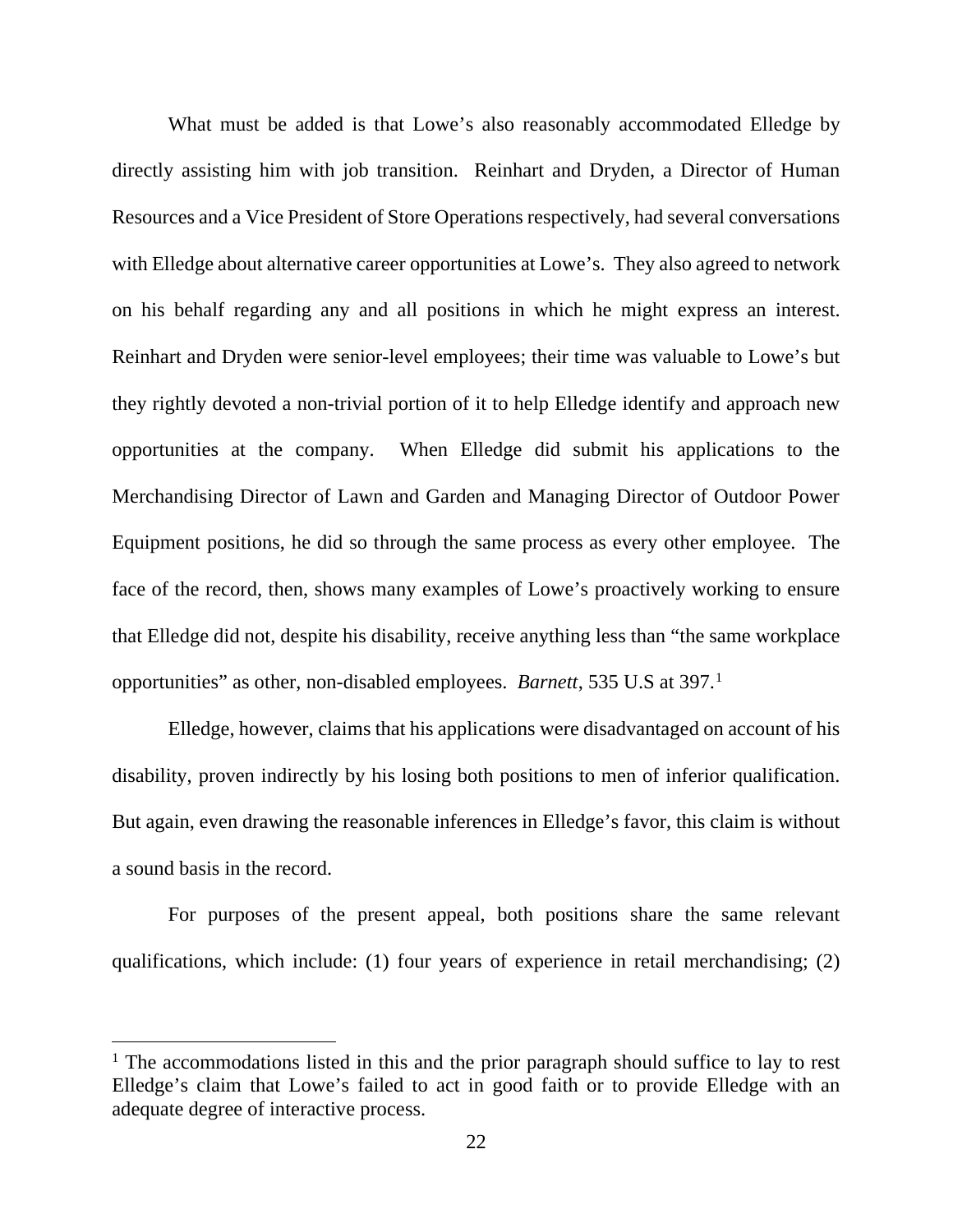experience working within the relevant category; (3) negotiating with vendors; (4) overseeing "Product Line Review," which requires evaluation of vendors and of productline performance; and (5) identifying and driving new product opportunities. Taken together, these qualifications indicate the importance of possessing a deep practical understanding of the relevant product category.

For the Lawn and Garden directorship, Elledge points to the handful of isolated experiences with lawn and garden that he accumulated over the course of his almost two decades at Lowes. But these do not support an inference that Elledge's application was disadvantaged because of his disability. Ryan Lane, who ultimately received the offer, had been identified as a prime candidate for that position through the Lawn & Garden department's succession planning system, which means that Lowe's had recognized his product-area potential and invested in training him specifically to fill future vacancies in that department's directorships. That was in keeping with the company's policy and the incentives and expectations fostered by intra-departmental advancement.

As for the Outdoor Power Equipment directorship, Elledge's alleged experience in the relevant product category was even less robust. He provided little evidence of direct experience in merchandising, evaluating, or negotiating over products in the outdoor power equipment line. Chad Sanders, whom Lowe's ultimately hired for the position, did not possess significantly more experience with outdoor power equipment than Elledge, but he did surpass Elledge in other relevant respects. Namely, he was the founder of Lowe's Assistant Leadership Development program and directed leadership development at the company for over five years. Again, given this disparity between the two applicants in an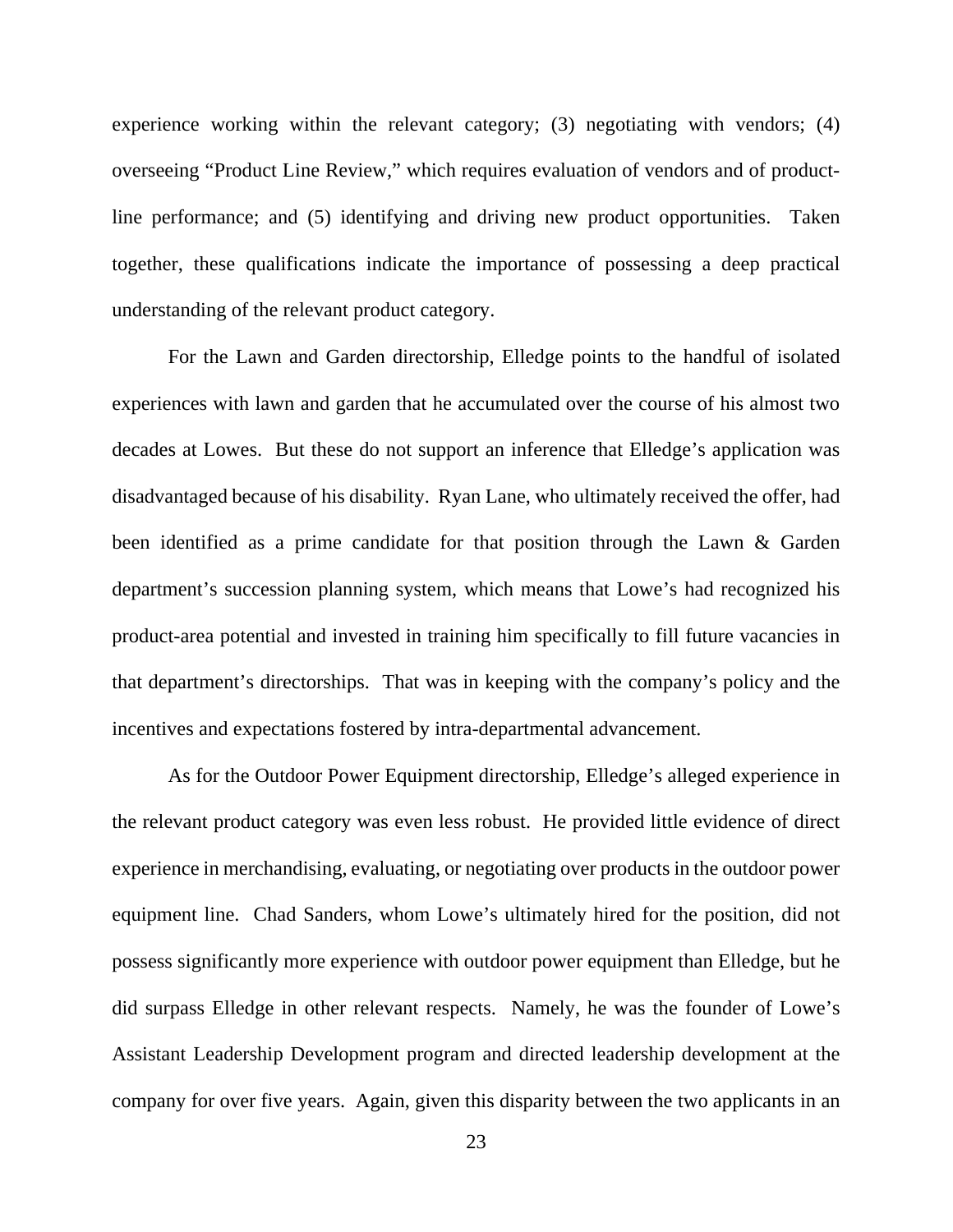area so central to a directorship position, it is not reasonable to infer that Lowe's deprived Elledge of an equal opportunity to compete for the position because of his disability. The reasonable inference is, instead, that Lowe's, in a perfectly legitimate exercise of its discretion, found that Sanders' unique strengths and experiences better qualified him to serve in that position at the time the hiring decision was made. *See St. Joseph's Hosp.*, 842 F.3d at 1346 n.5.

It is also worth noting here that Reinhart and Dryden informed Elledge about and encouraged him to accept a manager-level role. These positions would not be as well remunerated as Managing Director of Stores, but their responsibilities would be lighter and the jobs themselves easier to obtain. Such a position could have served as a track for Elledge to gain new and valuable experience that would return him to the directorship level, this time in a position more suited to his condition. Elledge declined because of the prospective reduction in compensation, which was, of course, his prerogative. But it cannot be said that Lowe's shunted Elledge off to an early retirement without attempting to provide him meaningful opportunities to continue his working relationship with the company.

We do not write broadly. On the facts and record before this court, however, Elledge simply cannot claim that Lowe's was an employer indifferent to the requirements of the ADA. To the contrary, the company met at multiple turns the statute's core obligation of providing reasonable accommodation to the employee, and we thus affirm the trial court's ruling.

24